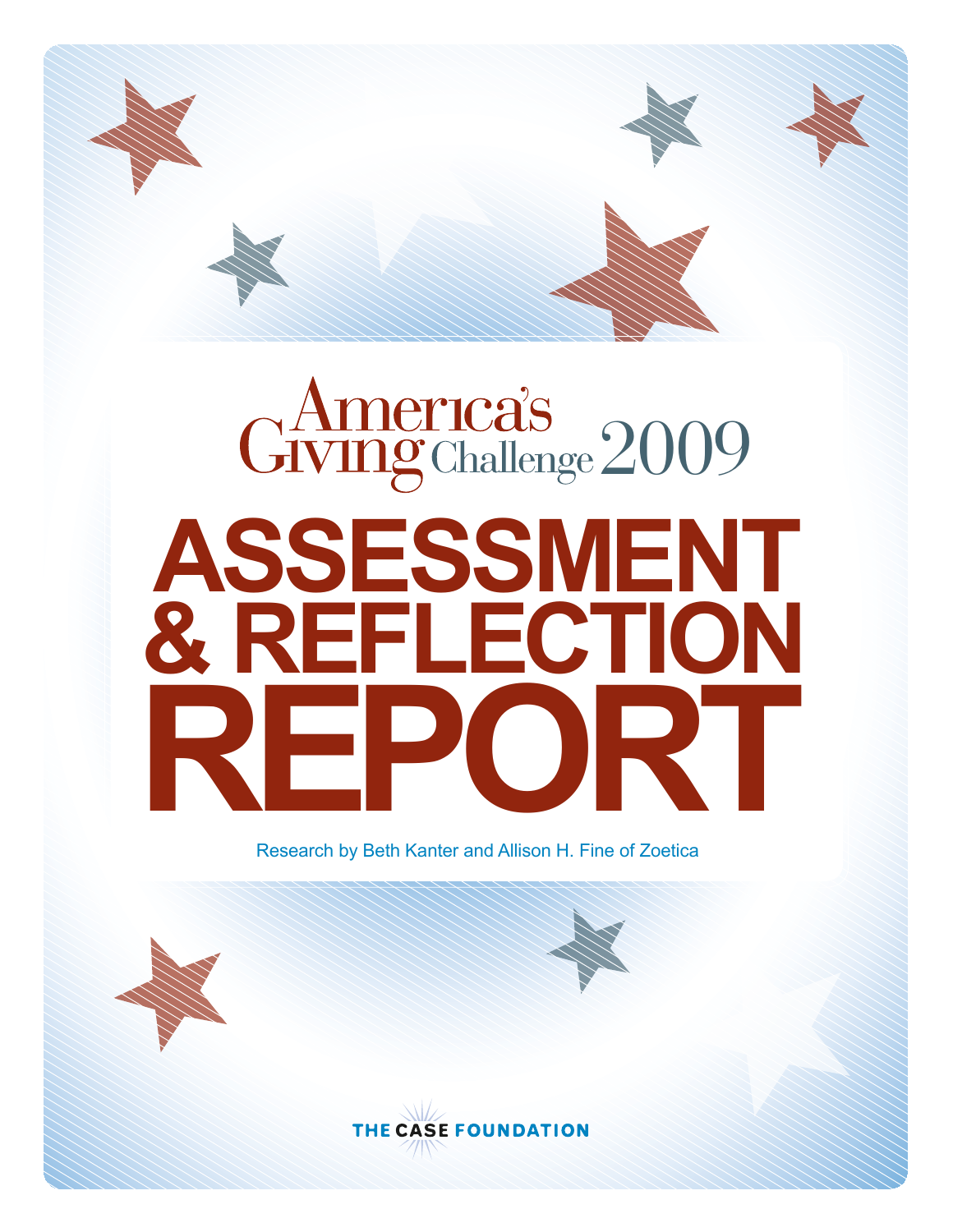# **Table of Contents**

| About the America's Giving Challenge 2009 Assessment and         |
|------------------------------------------------------------------|
|                                                                  |
|                                                                  |
|                                                                  |
|                                                                  |
|                                                                  |
|                                                                  |
| <b>America's Giving Challenge 2009 Assessment and Reflection</b> |
|                                                                  |
|                                                                  |
|                                                                  |
| Conversational Case Study: Darius Goes West14                    |
| Conversational Case Study: Students for a Free Tibet17           |
| Conversational Case Study: A Special Sauce for Contest Success20 |
|                                                                  |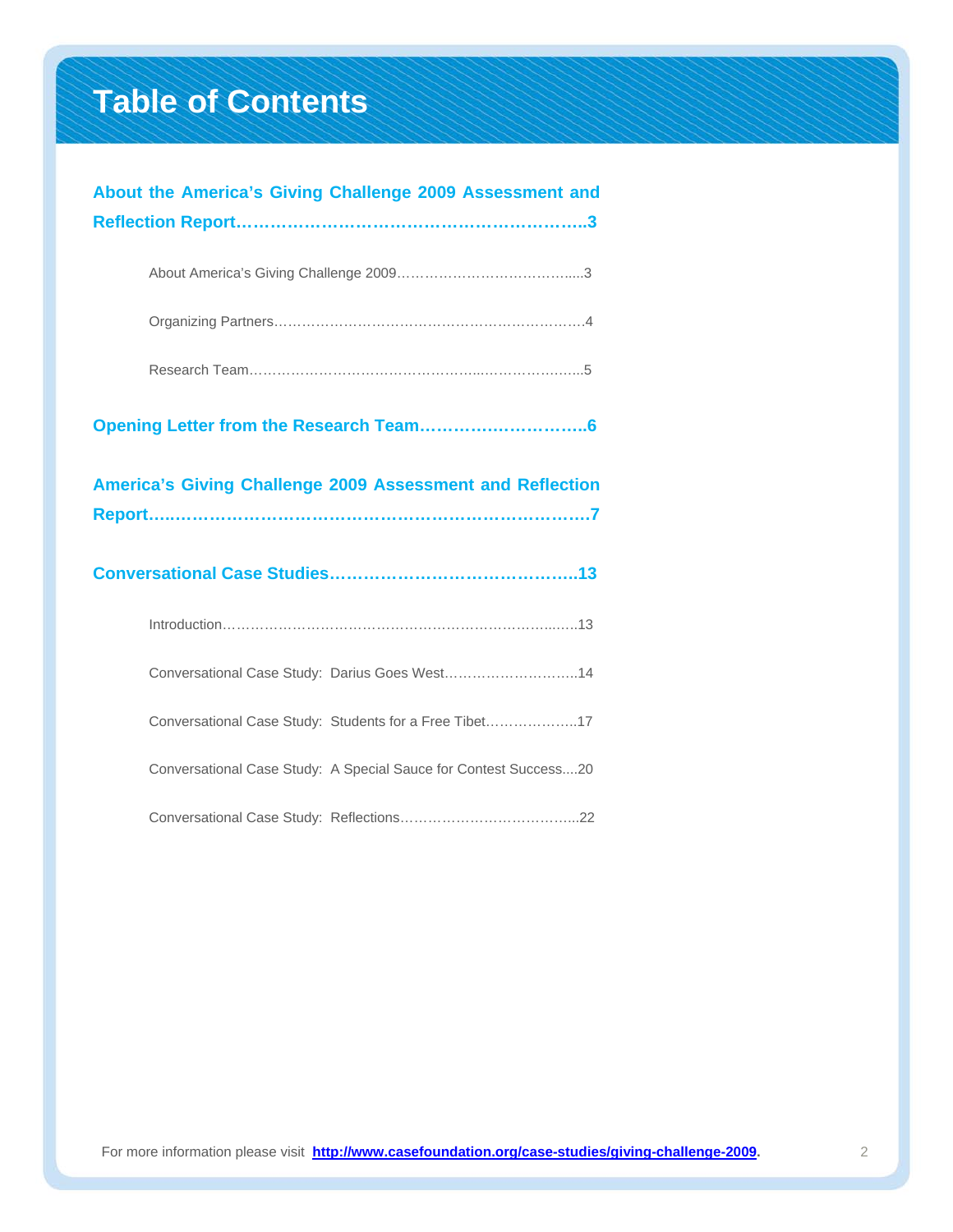### <span id="page-2-0"></span>**About the AGC 2009 Assessment and Reflection Report**

### **About America's Giving Challenge 2009**



 America's Giving Challenge, presented by the Case Foundation, [Causes](http://causes.com/agc) and [PARADE Publications w](http://causes.com/agc)as a 30 day national online competition that enabled passionate individuals and nonprofit organizations to easily leverage their online and offline personal networks to increase

awareness, attract new donors, and encourage people to get and stay involved with causes they care about.

Participants in the Challenge competed for \$245,000 in daily and overall awards funded by the Case Foundation, along with contributions from the Aspen Institute and the W.K. Kellogg Foundation, which were given to the causes that received the highest number of unique daily donations. The Challenge brought together thousands of people and encourage more than 105,000 donations which helped to raise \$2.1 million for nonprofit causes.

For more information, visit http://www.casefoundation.org/projects/givingchallenge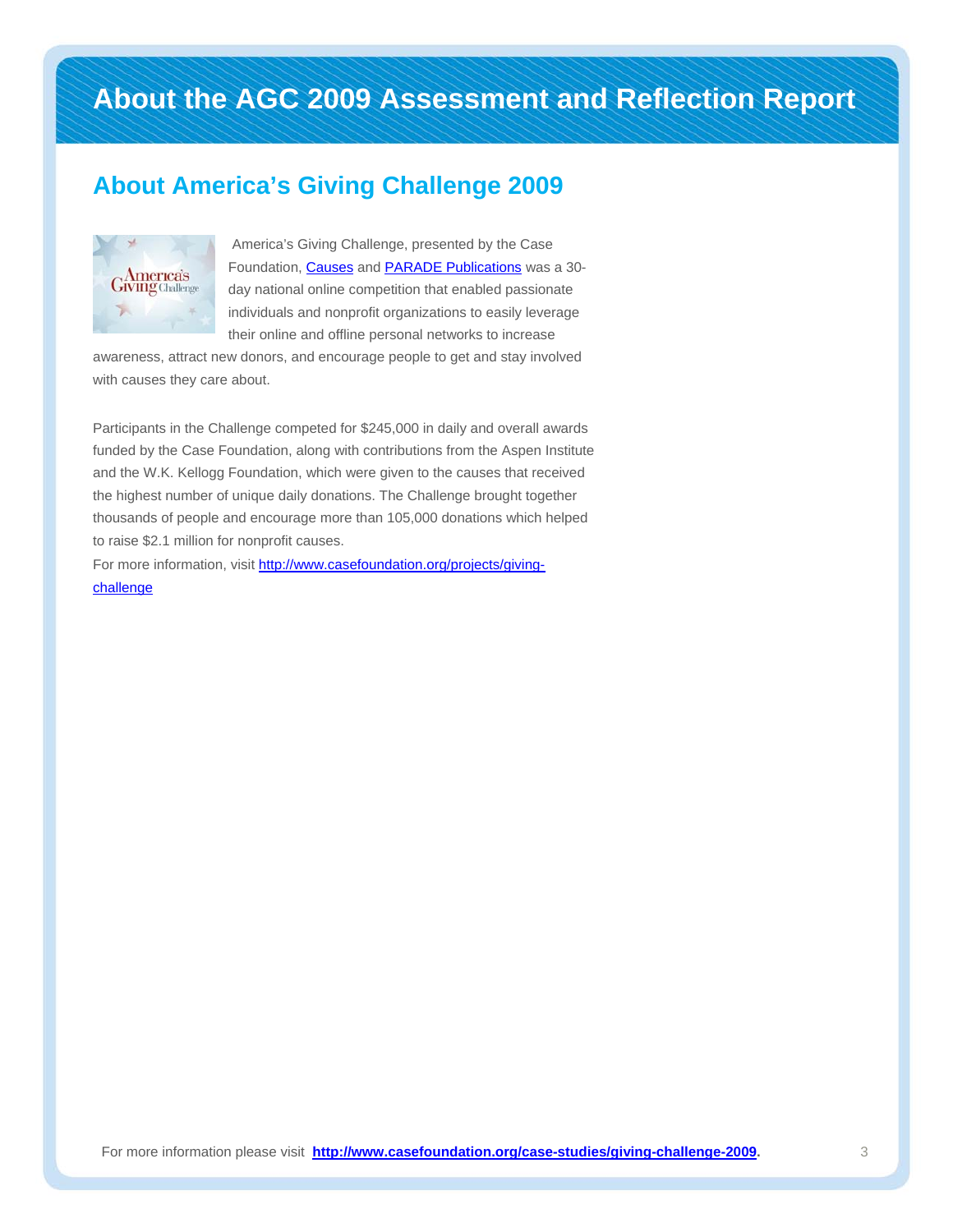### <span id="page-3-0"></span>**Organizing Partners**

### **[The Case Foundation](http://www.casefoundation.org/)**



The Case Foundation, created by Steve and Jean Case in 1997, invests in people and ideas that can change the world. The Foundation champions initiatives that connect people, increase giving, and catalyze civic action. For more information, visit http://www.casefoundation.org/

### **[Causes](http://exchange.causes.com/)**



Causes empowers anyone with a good idea or passion for change to impact the world. Using the platform, individuals mobilize their network of friends to grow lasting social and political movements. To date, over 125 million Facebook users have installed the application and created and joined

more than 390,000 grassroots causes that benefit more than 60,000 nonprofit organizations in the U.S. and Canada.

For more information, visit http://exchange.causes.com/

### **[Parade](http://www.parade.com/)**

 PARADE Publications produces PARADE magazine, the most widely read magazine in America, which is distributed in more than 510 of the nation's top newspapers. The magazine, which launched in 1941, now has a circulation of 32 million and a readership of 74 million. Each Sunday in PARADE and every day at Parade.com, the organization's mission is to entertain, inspire and inform Americans about the issues they care most about and move them to action.

For more information, visit http://www.parade.com/.

In addition to the Case Foundation's leading contribution towards cash awards, generous donations were also provided by:



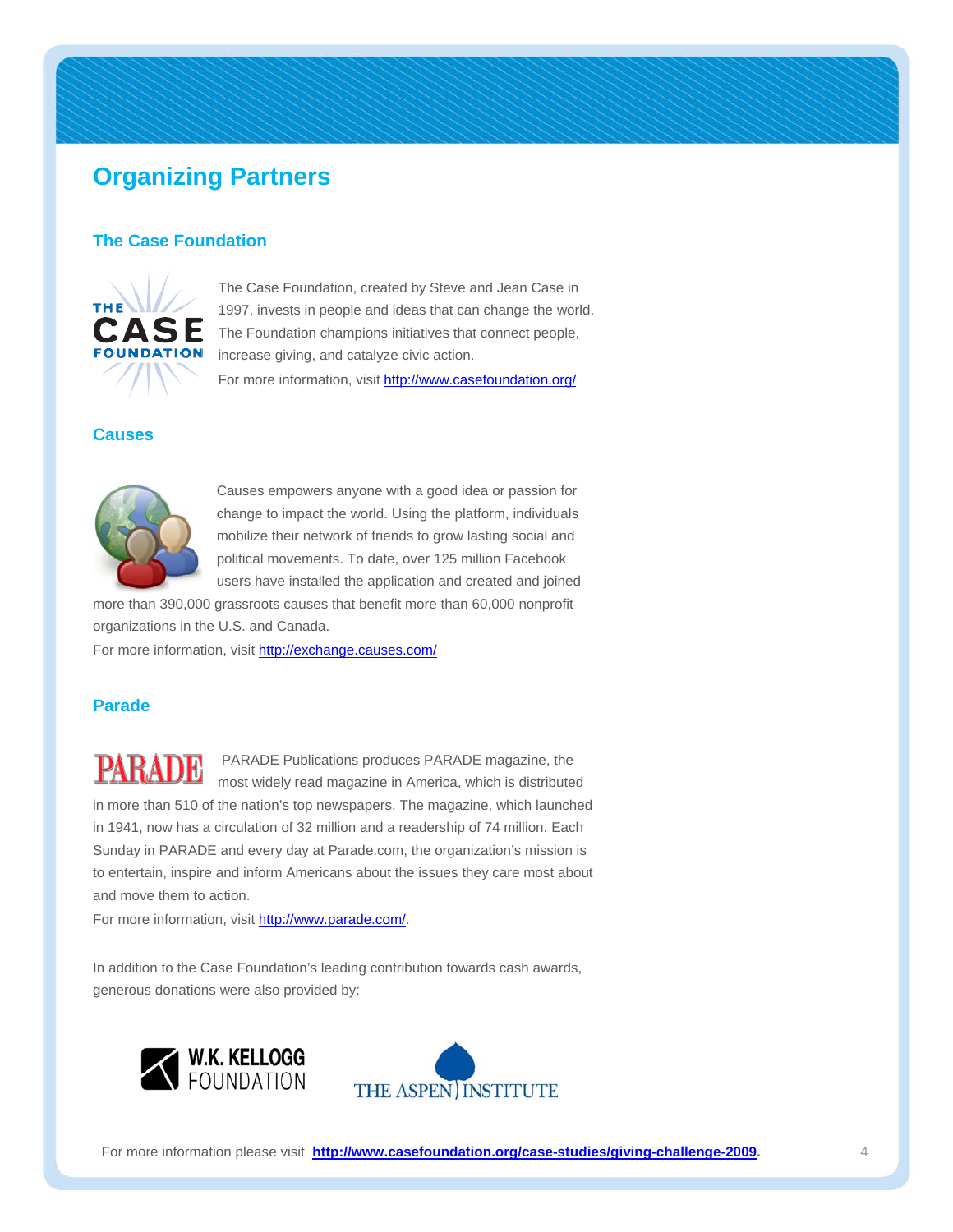### <span id="page-4-0"></span>**Research Team**

### **[Allison Fine](http://www.allisonfine.com/)**



Allison Fine is a writer and activist seeking to understand and enhance the utilization of new social media tools for social change. Co-author of the recently published *The Networked Nonprofit,* Allison also authored the awardwinning *Momentum: Igniting Social Change in the Connected Age.* She is a Senior Fellow at Demos: A

Network of Ideas and Action and writes her own blog, A. Fine Blog. She is the host of a monthly podcast for the Chronicle of Philanthropy called Social Good. For more information, visit http://www.allisonfine.com/

### **[Beth Kanter](http://www.bethkanter.org/)**



Social media expert, author, and co-founder of Zoetica, Beth writes Beth's Blog: How Nonprofits Can Use Social Media, one of the most popular and longest running blogs for non-profits on the web. She is the co-author *The Networked Nonprofit.* She is the Visiting Scholar in Nonprofits and Social Media at the David and Lucile

Packard Foundation and in 2009 was named one of BusinessWeek's Voice of Innovation for Social Media.

For more information, visit http://www.bethkanter.org/

### **[Zoetica](http://zoeticamedia.com/)**



Zoetica provides communications services to non-profits and socially conscious companies. To help its clients affect social change, Zoetica provides communications consulting, training and strategy aimed at building relationships between clients and communities. As part of its mission, Zoetica's founders

donate 10 percent of the company's proceeds to choice non-profits. For more information, visit http://zoeticamedia.com/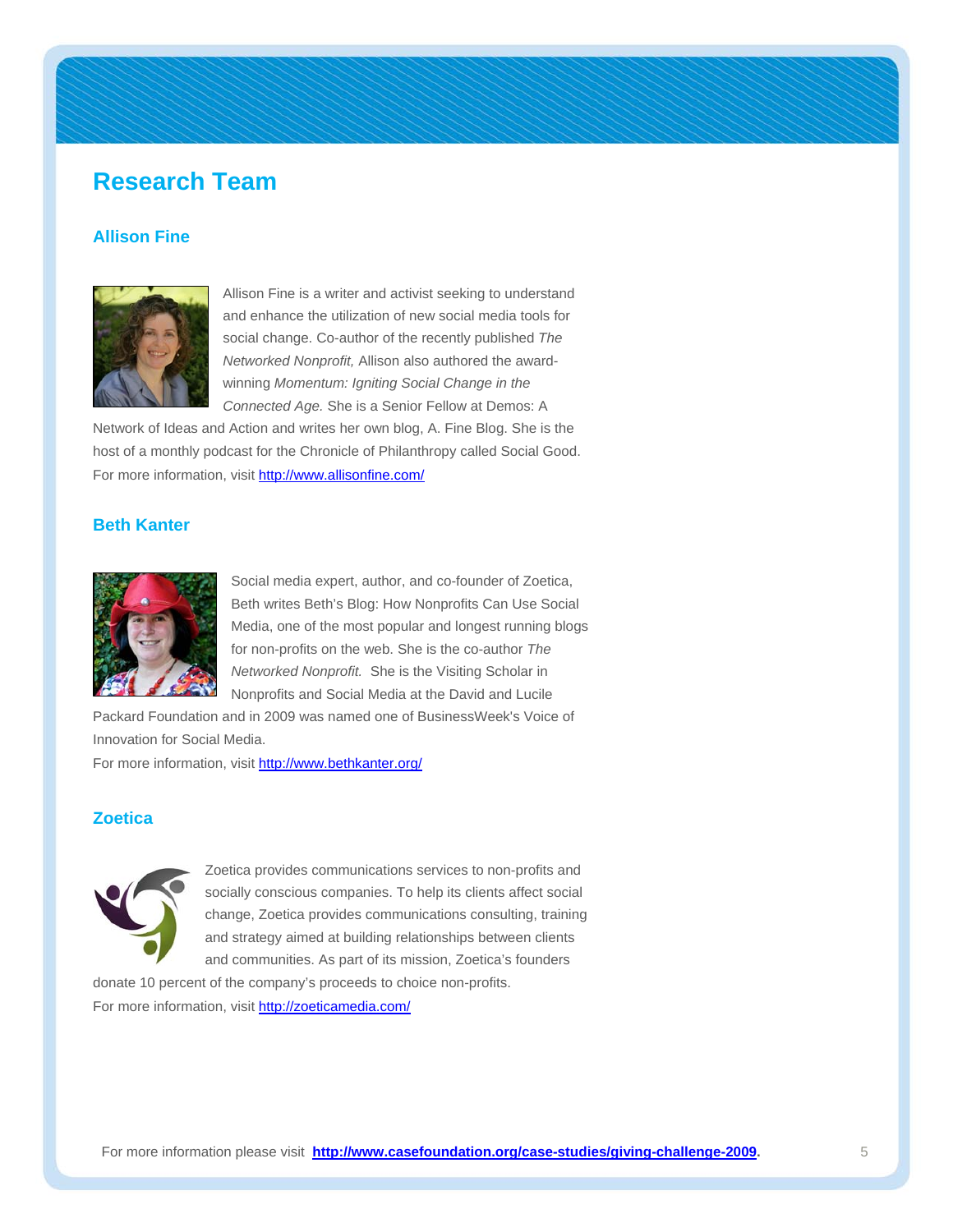### <span id="page-5-0"></span>**July 15, 2010**

It is our pleasure to submit this final report to the Case Foundation assessing the 2009 America's Giving Challenge. Over the course of two Challenges in three years, the Foundation and its partners at PARADE Publications and Causes have inspired many other corporations and foundations to launch contests of their own and enhanced the capacity of nonprofit organizations and their champions to utilize social media to raise funds, supporters and awareness. Nonprofit organizations, philanthropies of all types, government agencies and the corporate community will all find value in the best practices and lessons learned contained in this report and the related case studies.

We believe the Case Foundation's efforts as pioneers in charitable contests, challenges and open grant making have helped to catalyze the widespread proliferation of these approaches and associated best practices for promoting innovation and leveraging public participation. A number of survey respondents mentioned in the open-ended comments that Case Foundation played a significant leadership role in the prevalence of online giving contests. One respondent said, *"Thanks so much for being the innovators of online giving contests. Because of your effort there [are] many more opportunities that rally non profit teams across the country. That's a win."*

But it's not just a win for the Case Foundation and its partners. The general contest trend has contributed to the industry's adoption of online fundraising via social media. It's a testimony to the entire nonprofit sector's growth in social media adoption and capacity to effectively use these tools to raise money and awareness for social change work.

Thank you to the contest participants who made both America's Giving Challenges such successes. And thank you to the many individuals from multiple sectors who shared their insights and invested in online conversations about the report's findings.

Beth Kanter and Allison Fine Zoetica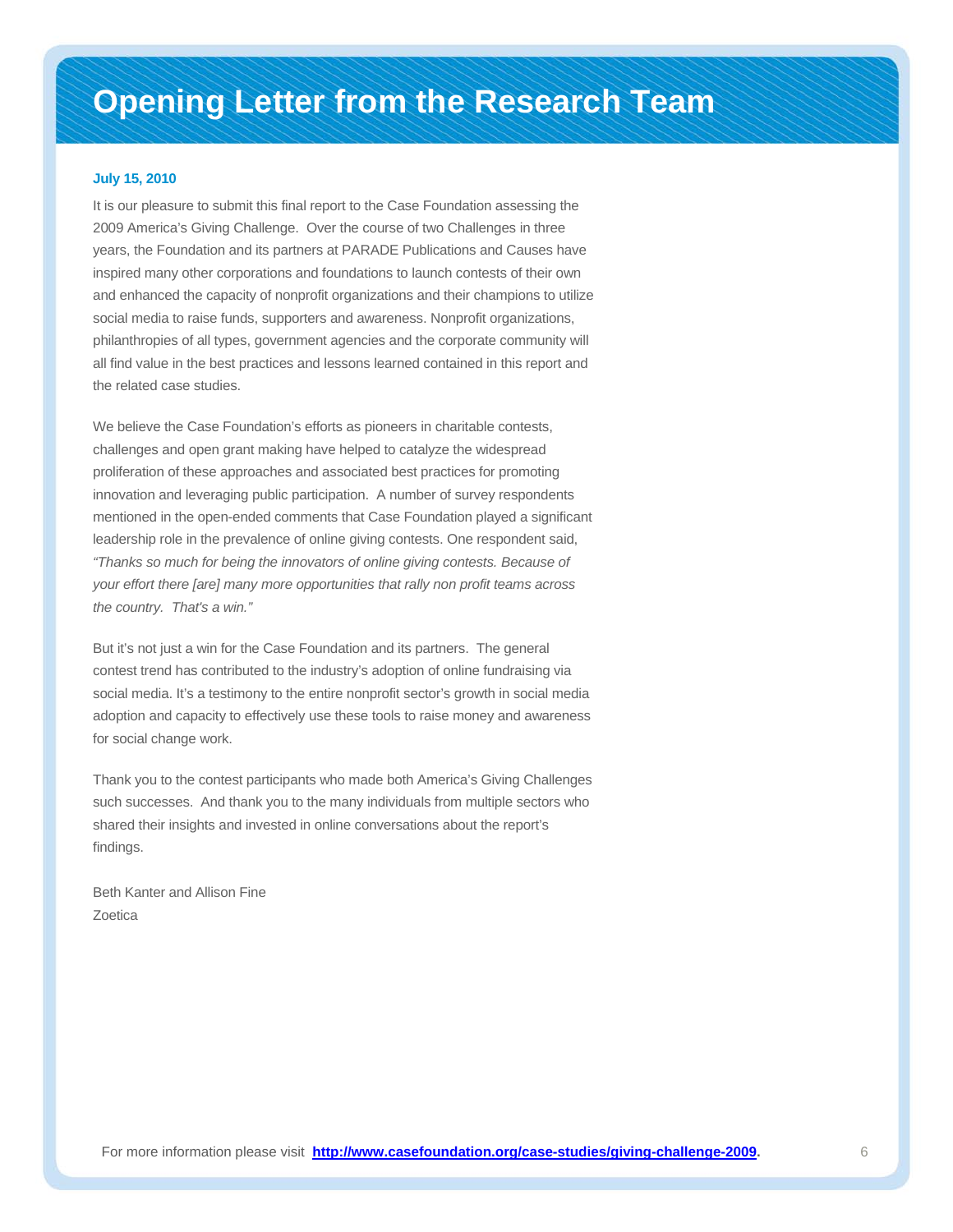### <span id="page-6-0"></span>**Research by Beth Kanter and Allison Fine of Zoetica**

The 2009 America's Giving Challenge, presented by the Case Foundation, Causes and PARADE Publications (with additional matching funds provided by the W.K. Kellogg Foundation and the Aspen Institute) was a national online competition that enabled passionate individuals and nonprofit organizations to easily leverage their online and offline personal networks to increase awareness, attract new donors, and encourage people to get and stay involved with causes they care about. This was the second America's Giving Challenge; [the first Giving Challenge r](http://www.casefoundation.org/case-studies/giving-challenge)an from December 2007 through January 2008. Both Challenges were effective in helping the nonprofit sector become more skilled in its use of social media and inspiring other corporations and foundations to launch similar online contests

The 2007 contest pioneered the million-dollar social media-driven philanthropic contest era. The 2009 contest rode the crest of the contest wave amidst other mega contests like the Chase Community Giving Contest and the Pepsi Refresh Project. There were two primary differences between the first and the second round of the Challenge. The first difference was a shortening of the total time of the contest from fifty to thirty days. The second was the change in the rules concerning donors. In the first round an individual could only donate to a Cause once. This was changed in the second round to allow donors to give as often as they wanted (limited to one donation per day), and some Champions did just that by asking their donors to give on a daily or weekly basis.

In total, \$1,990,805 was raised from individuals during the 2009 America's Giving Challenge. More than 82,000 individual donors made 105,000 donations to 7,876 causes with an average gift of \$17.73. By comparison, during the 2007 America's Giving Challenge \$1,764,710 was raised from almost 72,000 unique donors to 6,418 causes with an average gift of \$24.50 overall with the use of the PARADE Magazine site for giving and \$17.30 on Facebook $1$ . During the first Giving Challenge, the public was able to participate and donate through Causes on Facebook, GlobalGiving and Network for Good. In an attempt to simplify the process, [Causes.com w](http://causes.com/)as the sole portal for participation and donation for the 2009 America's Giving Challenge, although a platform upgrade was made that allowed people to donate without having to be a member of Facebook. This change in platform, the economic downturn and the proliferation of online giving efforts all may have played a role in the difference in dollars raised and average gift size between the two challenges. However, there is not a enough data to draw specific conclusions.

 $\overline{a}$ 

"America's Giving Challenge was a 30-day national competition that encouraged people to leverage online and offline social networks to help recruit supporters."

"In total, \$1,990,805 was raised from individuals during the 2009 America's Giving Challenge. More than 82,000 individual donors made 105,000 donations to 7,876 causes with an average gift of \$17.73."

.

<sup>&</sup>lt;sup>1</sup> The average gift size in 2007 via Network for Good and Global Giving was \$24.50 compared to \$17.30 from Facebook Causes.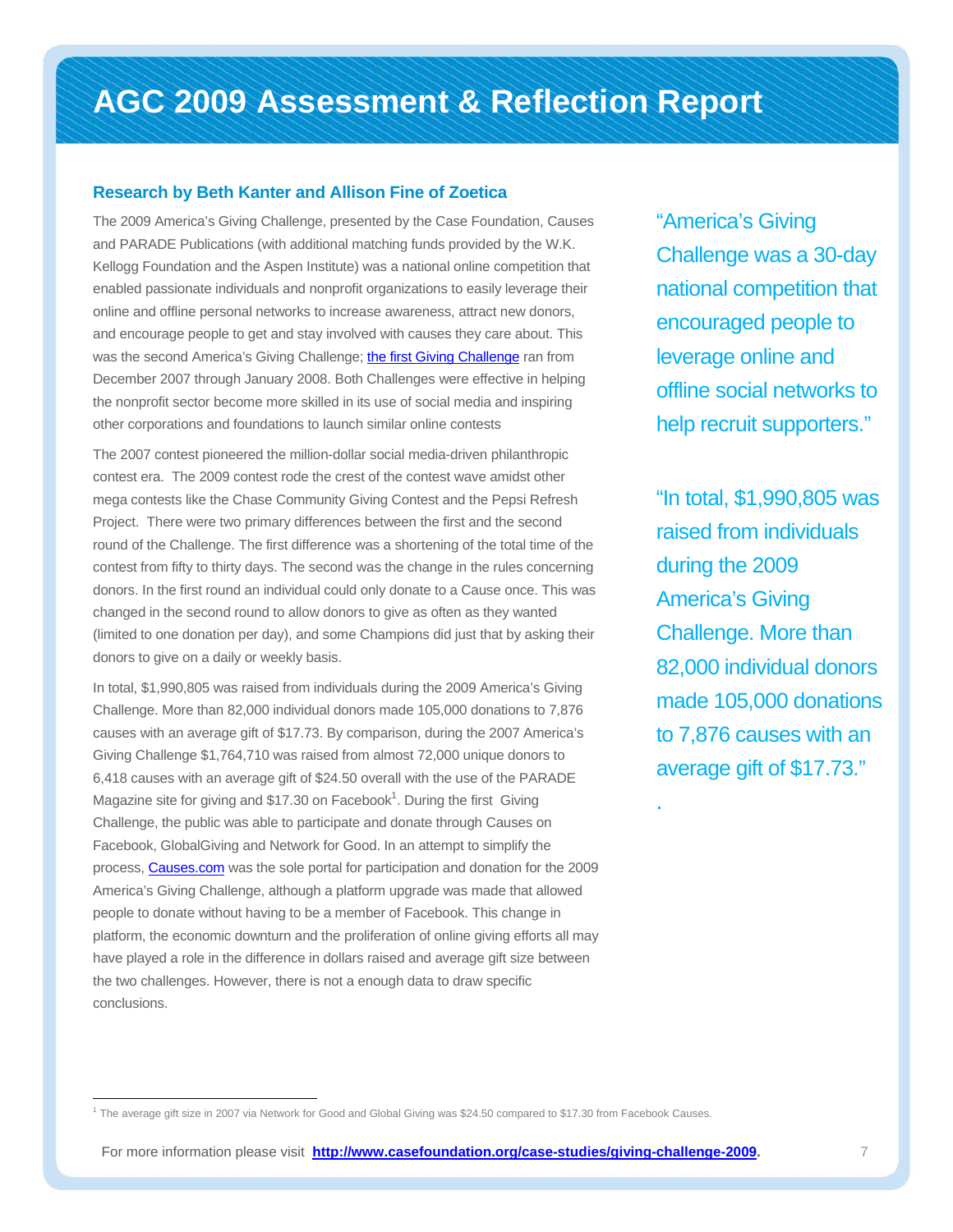Contests have evolved with awards given for a wide variety of criteria, from popular vote and best concept to tournaments and the America's Giving Challenge format, which rewards cause champions who raise the largest number of friends. Since the Case Foundation and its partners first pioneered the giving contest concept, nonprofits have made great strides to embrace social media and online fundraising. There are now so many contests that nonprofits need to vet these opportunities to make sure they are in line with their mission and fundraising goals.

The following report encapsulates the main lessons extrapolated from the 2009 America's Giving Challenge and the data collected to assess the Challenge including a **survey of cause champions**, four Conversational Case Studies hosted on the Case Foundation's blog: ["Darius Goes West: Inspiring Fans to Share Their](http://www.casefoundation.org/blog/AGC-Conversational-Case-Studies-Darius-Goes-West)  [Stories with Pride and Joy,"](http://www.casefoundation.org/blog/AGC-Conversational-Case-Studies-Darius-Goes-West) "Students for a Free Tibet: A Mindful Social Media [Strategy for Campaigns and Contests,"](http://www.casefoundation.org/blog/agc-conversational-case-studies-students-for-a-free-tibet) "A Special Sauce for Contest Success," and ["Reflections".](http://www.casefoundation.org/blog/agc-conversational-case-studies-reflections) The [survey data is available online](http://www.casefoundation.org/sites/www.casefoundation.org/files/Copy_of_AGC_2009_Survey_Summary.xls) and the Conversational [Case Studies](http://www.casefoundation.org/agc-research-2009) are attached to this report for public analysis and discussion.

"Since the Case Foundation and its partners first pioneered the giving contest concept, nonprofits have made great strides to embrace social media and online fundraising."

| « causes.com                                                      |                                                                         |                       |                                                                                      |      |                                                                                                |                                                          |  |
|-------------------------------------------------------------------|-------------------------------------------------------------------------|-----------------------|--------------------------------------------------------------------------------------|------|------------------------------------------------------------------------------------------------|----------------------------------------------------------|--|
| <b>merica's<br/>Ing</b> Challenge                                 |                                                                         |                       |                                                                                      |      |                                                                                                |                                                          |  |
|                                                                   |                                                                         | <b>Winners</b>        | About                                                                                | Help | Partners                                                                                       | <b>Rules</b>                                             |  |
| <b>Presented By</b><br><b>Causes PARADE</b>                       | <b>Congrats to the winners!</b>                                         |                       | Thank you to everyone who participated in the Challenge and played a big role in its |      | <b>Presented By</b><br><b>Causes PARADE</b>                                                    |                                                          |  |
| <b>THE CASE FOUNDATION</b>                                        | success.<br><b>Total Challenge Impact:</b>                              |                       |                                                                                      |      | <b>THE CASE FOUNDATION</b><br><b>X W.K. KELLOGG</b>                                            |                                                          |  |
| <b>W.K. KELLOGG</b>                                               | 105,420<br>donations                                                    | \$2,101,914<br>raised | 7,875<br>causes entered                                                              |      | <b>Nov 5 Winners</b>                                                                           |                                                          |  |
| See All Overall & Daily Challenge Winners - Read the Updated FAQs |                                                                         |                       |                                                                                      |      | <b>NEW OCEF (Overseas China)</b><br>A Real Education Foundation)<br>\$1,500<br>2.825 donations |                                                          |  |
| \$50,000 Winner                                                   |                                                                         |                       |                                                                                      |      | \$1,000                                                                                        | <b>TPRF: Food for People</b><br>2.708 donations          |  |
| CCEF (Overseas China Education<br>Foundation)<br>0 donations      |                                                                         |                       |                                                                                      |      | \$500<br>1,487 donations                                                                       | Save Chinese Children<br>(OSCCF)                         |  |
| <b>\$25,000 Winners</b>                                           |                                                                         |                       |                                                                                      |      | <b>Nov 4 Winners</b>                                                                           |                                                          |  |
| TPRF: Food for People<br>0 donations<br>\$10,000 Winners          | Save Chinese Children (OSCCF)<br>0 donations                            |                       |                                                                                      |      | \$1,500<br>2.004 donations                                                                     | <b>NEW OCEF</b> (Overseas China<br>Education Foundation) |  |
| Ride 2 Recovery                                                   | Atlas Corps = International<br><b>MARINE Cooperation</b><br>0 donations |                       | Andhra Pradesh and Karnataka<br>Floods Relief Fund (AID)<br>0 donations              |      | \$1,000                                                                                        | TPRF: Food for People<br>1.943 donations                 |  |
| <b>Tibetan Freedom Movement</b><br>0 donations                    | Make Abortion UNTHINKABLE!<br>0 donations                               |                       | ClobeMed - Advancing global health<br><b>AN</b> equity<br>0 donations                |      | Save Chinese Children<br>\$500<br>$  ($ (OSCCF)<br>1.440 donations                             |                                                          |  |
| Homeward Trails Animal Rescue<br>0 donations                      | <b>May</b> Five Star Life<br>0 donations                                |                       | <b>Darius Goes West</b><br>0 donations                                               |      | <b>Nov 3 Winners</b>                                                                           |                                                          |  |

### **Contest Campaign Best Practices**

The 2007 America's Giving Challenge analysis revealed several characteristics of winning campaigns. Those attributes included immersion in the effort, viral communications, the success of smaller and volunteer organizations, a general lack of fundraising experience, and the ability to create campaigns on the fly.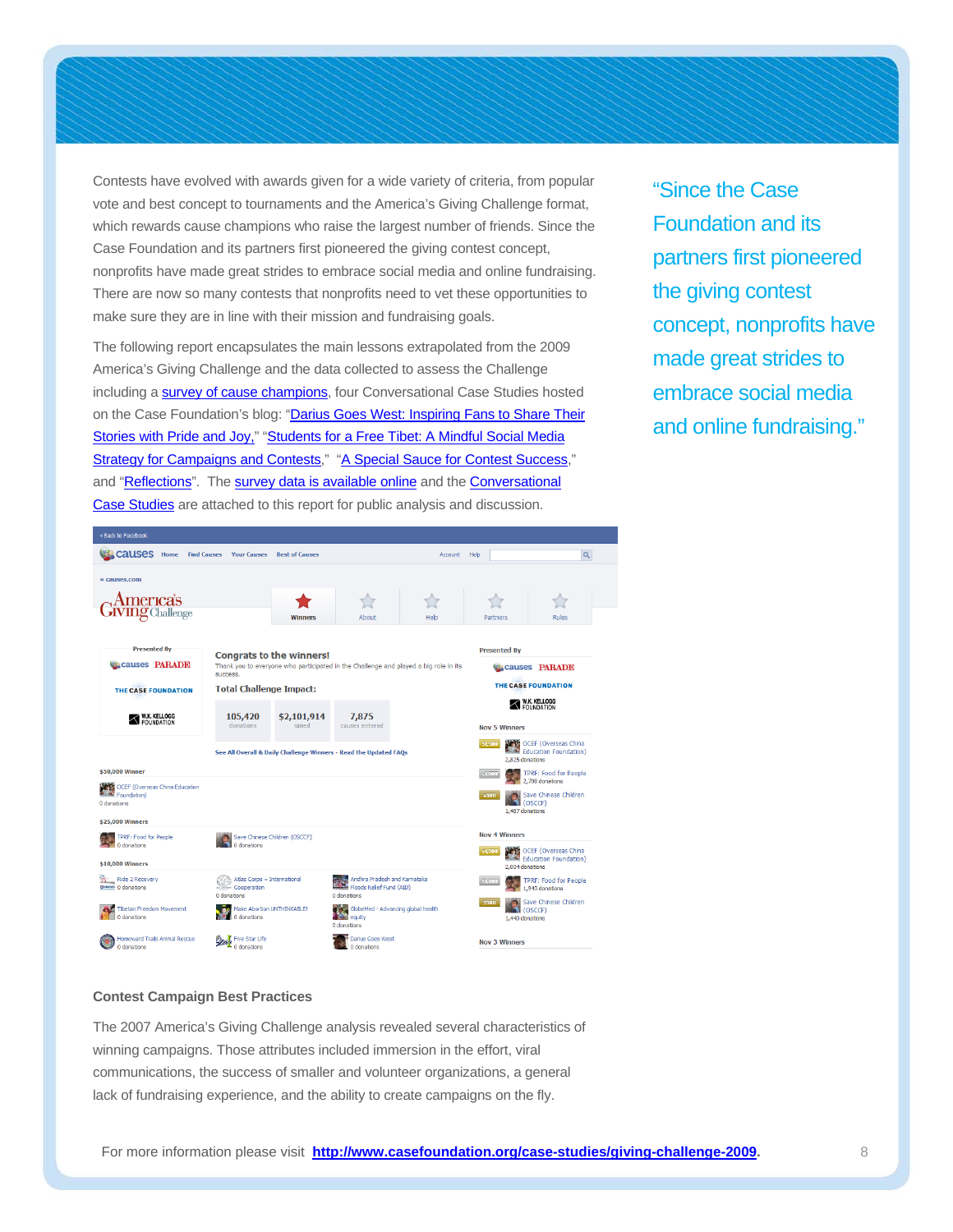The 2009 contest highlighted new common characteristics for winners. These attributes can be replicated across contests and general nonprofit social media outreach.

**Personal Appeals:** Personal solicitations to pre-existing networks of donors and friends through multiple channels were rated as the most effective methods for fundraising. Thirty-five percent of contest participants rated messaging to friends through Facebook as most effective; 32 percent rated personal email to friends, family and colleagues as effective or most effective; and 25 percent rated email to an existing organizational donor base as effective or most effective.

**Use of Distributed Networks:** Social media enables on and offline grassroots activism, giving nonprofits the ability to coordinate large numbers of people across distributed networks. This type of grassroots activism can be enormously effective for contests or any type of cause-based movement.

Some like **Atlas Corps** recruited 150 "Campaign Captains" before the contest started. Other organizations broke their efforts down into bite-size pieces for their volunteers by creating templates to use to send messages to their friends, post and comment on blogs, and create their own videos.

Additional assets included:

- **Thankfulness**: Many of the winners cited the importance of thanking donors profusely throughout the contest.
- **Transparency**: Creating public spaces to share information about who is doing what is also a very effective strategy.
- **Videos:** Most of the 2009 winners, including Conversational Case Study subject [Darius Goes West,](http://www.casefoundation.org/blog/AGC-Conversational-Case-Studies-Darius-Goes-West) made good use of videos to chronicle their efforts.
- **Storytelling**: The ability to tell stories to compel people to act in short, funny and meaningful ways was an essential element of success.
- **Calls to Action**: From YouTube's annotations program to requests to tell five additional friends, strong campaigns included great calls-to-action, blending social stories with hard marketing.

"Personal solicitations to pre-existing networks of donors and friends through multiple channels were rated as the most effective methods for fundraising."

"The ability to tell stories to compel people to act in short, funny and meaningful ways was an essential element of success."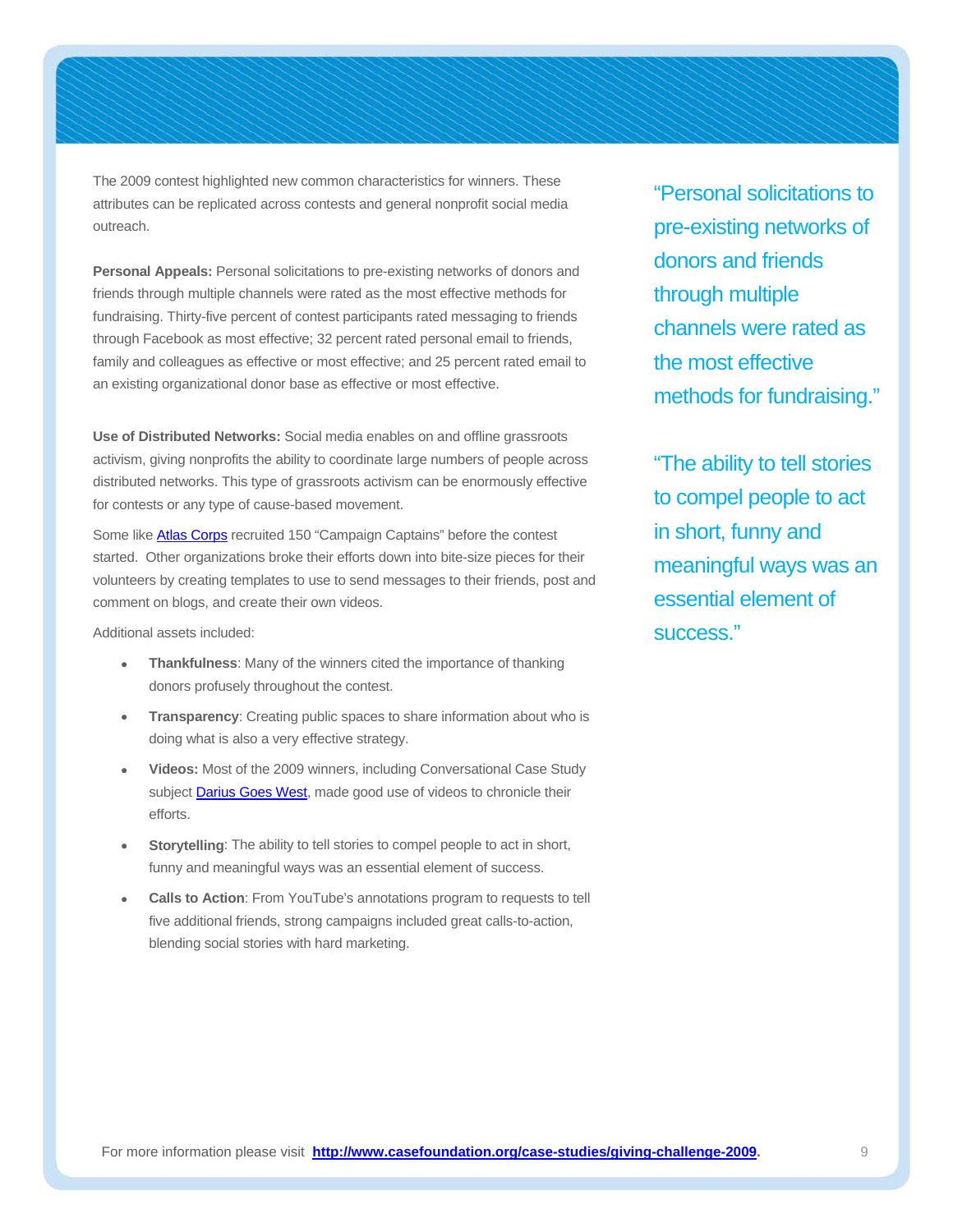### **Nonprofit Adoption of Online Media for Fundraising**

Philanthropic contests and online media have become a source of fundraising for many small nonprofits. Our analysis revealed that 40 percent of the cause champions were staff people and only a quarter identified as volunteers. This is a shift from the first Challenge where two-thirds of the champions were volunteers. In addition, almost 80 percent of participants had a donation button on their website, and nearly half raised money through Network for Good. Eighty percent were already using Causes on Facebook to raise money prior to the second America's Giving Challenge. This is evidence of a shift by nonprofit organizations that now see fundraising through their websites or using Facebook and other online channels as a viable and necessary part of their efforts.

Further, nearly 40 percent of the beneficiary organizations were over 10 years old, again a reflection of the increased comfort level that all nonprofit organizations, even those born before the digital revolution, now have with social media. Social media-specific fundraising, while in its infancy, has become a real part of day-to-day nonprofit online fundraising.

### **Vetting Contests as Part of Nonprofit Fundraising**

Online contests have become much more common since the first America's Giving Challenge. This is particularly true in the United States. According to [a Knight](http://www.knightfoundation.org/dotAsset/356025.pdf)  [Foundation report,](http://www.knightfoundation.org/dotAsset/356025.pdf) 79 percent of the giving contests they analyzed occurred in the United States.

*It is important to note that with the rise of the contest – particularly [cause marketing](http://beth.typepad.com/beths_blog/2010/03/are-proxy-vote-for-me-tactics.html)  [contests –](http://beth.typepad.com/beths_blog/2010/03/are-proxy-vote-for-me-tactics.html) come challenges for nonprofits.* The greatest risk is fatigue by donors and supporters through repeated asks to participate in giving contests.

Some contests have a winner-take-all, or at least most, of the donations or prizes. This creates many more losers than winners. The America's Giving Challenge design ensured that all participants could raise friends and funds simply by participating without necessarily being one of the top winners eligible for matching grants from the Case Foundation and its partners.

Contests for change need to have an end goal in mind. In its online giving contest report, And the Winner Is..., McKinsey & Company said, "Good prizes will start with a clearly-defined aspiration for societal benefit, which can be translated into **specific** [prize objectives t](http://www.flickr.com/photos/cambodia4kidsorg/3904931910/)hat are significant, motivational, actionable, results-focused, and time-bound." Without a theory of change, an online giving challenge becomes rudderless and without impact. We find that's not a good use of a nonprofit's time, nor of its donors or volunteers.

"Social media-specific fundraising, while in its infancy, has become a real part of day-to-day nonprofit online fundraising."

"Without a theory of change, an online giving challenge becomes rudderless and without impact."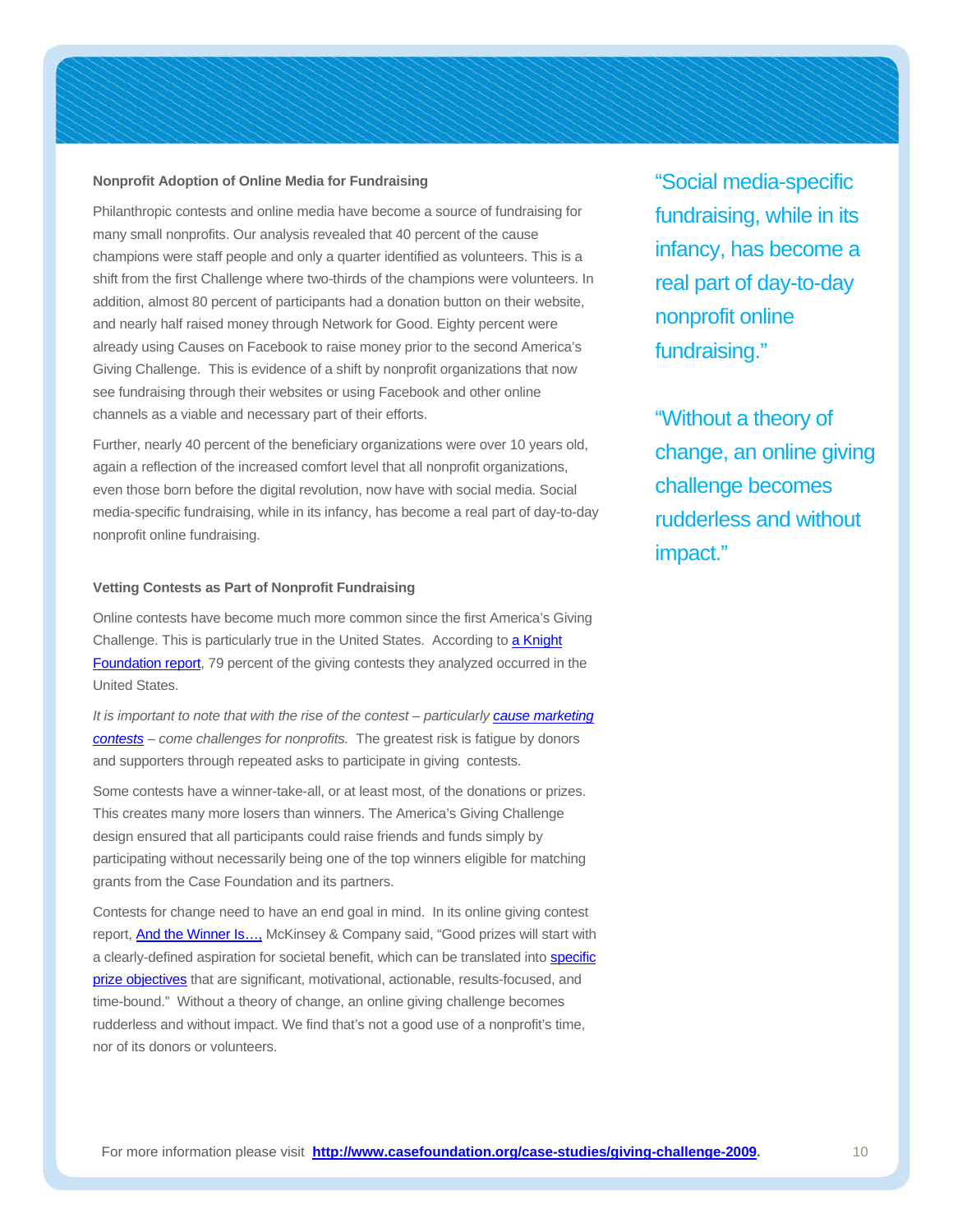All of these issues create a need for nonprofits to make the decision of whether and how to participate in funding contests of strategic importance. This is particularly true for smaller organizations with fewer resources to devote to fundraising.

In the second Conversational Case Study, Students for a Free Tibet's Melanie Raoul, a winner in both America's Giving Challenges, said: "Online contests can [take a lot out of your volunteers, members, and staff. W](http://geofflivingston.com/2010/05/10/can-the-contest-craze-sustain-itself/)e don't enter every contest that comes along. We pick one per year."

Several considerations have emerged for nonprofits to consider when vetting [contests for their fundraising effort:](http://www.bethkanter.org/roi-online-contests/) 

- Does the organization have enough time and resources to invest in winning the campaign?
- Is there a strong enough pre-existing network to reach out to friends and family?
- Will the contest help grow the network of people?
- How does the contest fit in the overall fundraising plan for the year?
- Will the frequency of communication from the contest cause donor fatigue?
- What will the impact be if the organization does not win the contest?

Collectively these criteria represent a mechanism to vet some of the challenges a contest can present.

As nonprofits continue to engage in contests, and as foundations and corporations continue to support and underwrite them, we hope they do so with an eye towards all of the positive impact that any particular contest might offer.

### **Conclusion**

The theory of change for the America's Giving Challenge was to significantly enhance the ability of nonprofit organizations and causes to smartly leverage social media to raise funds and new supporters, which they could then use to help support and sustain their efforts in the future. As the statistics have shown, online fundraising with social media tools has become an accepted practice in 80 percent of all nonprofits.

We believe the efforts of the Case Foundation and its partners as contest pioneers have led to the widespread proliferation of contests and associated best practices. In addition, we also believe the general contest trend has contributed to the industry's adoption of online fundraising via social media.

*"Online contests can take a lot out of your volunteers, members, and staff. We don't enter every contest that comes along. We pick one per year."* – Melanie Raoul of Students for a Free Tibet

"As nonprofits continue to engage in contests, and as foundations and corporations continue to support and underwrite them, we hope they do so with an eye towards all of the positive impact that any particular contest might offer."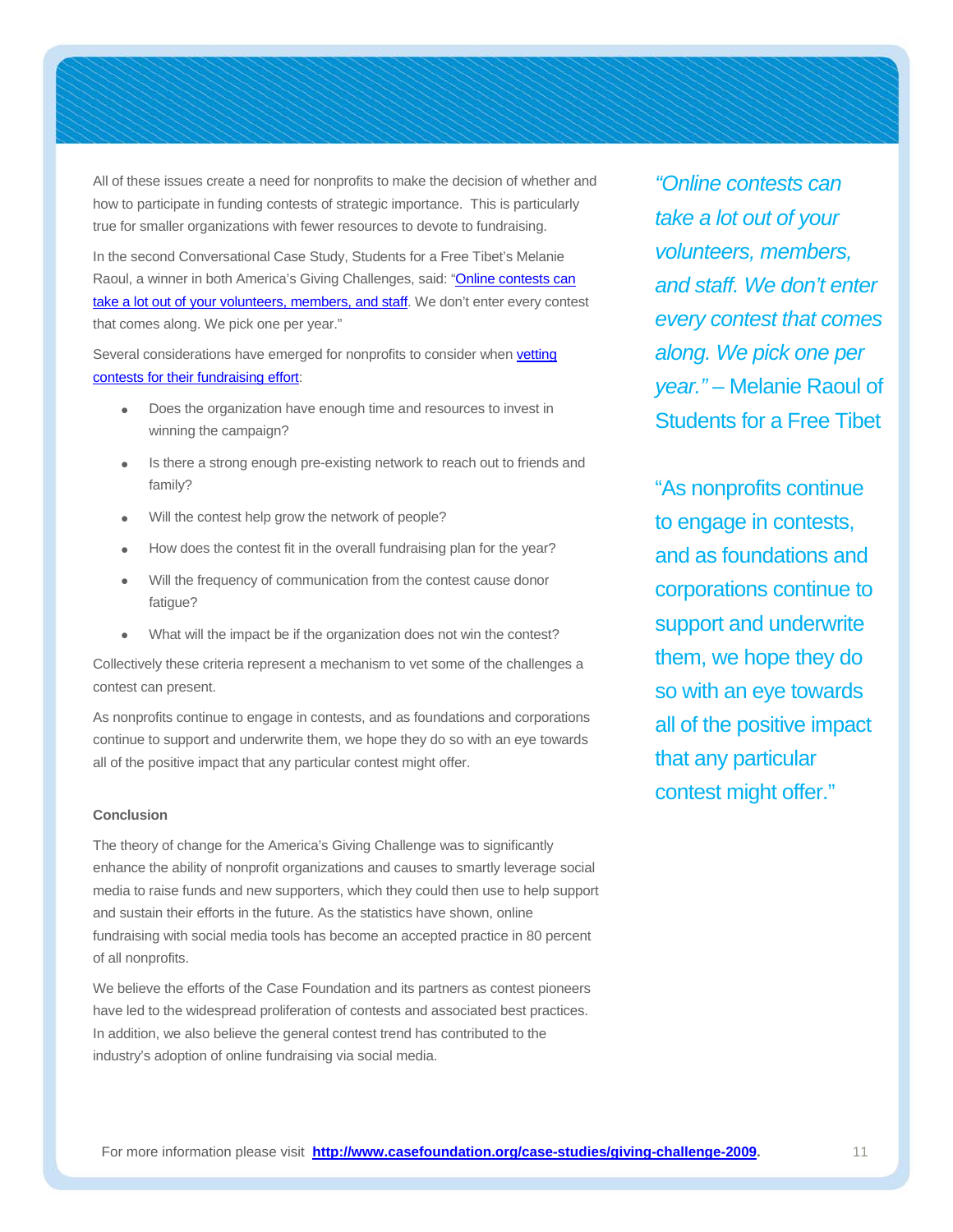As a number of survey respondents mentioned in the open-ended comments that America's Giving Challenge played a significant leadership role in the prevalence of online giving contests. One respondent said, *"Thanks so much for being the innovators of online giving contests. Because of your effort there [are] many more opportunities that rally nonprofit teams across the country. That's a win."*

But it's not just a win for the Case Foundation, PARADE and Causes. It's a testimony to the entire nonprofit sector's growth in social media adoption and capacity to effectively use these tools to raise money for social change work.

*"Thanks so much for being the innovators of online giving contests. Because of your effort there [are] many more opportunities that rally nonprofit teams across the country. That's a win."* - AGC 2009 **Participant**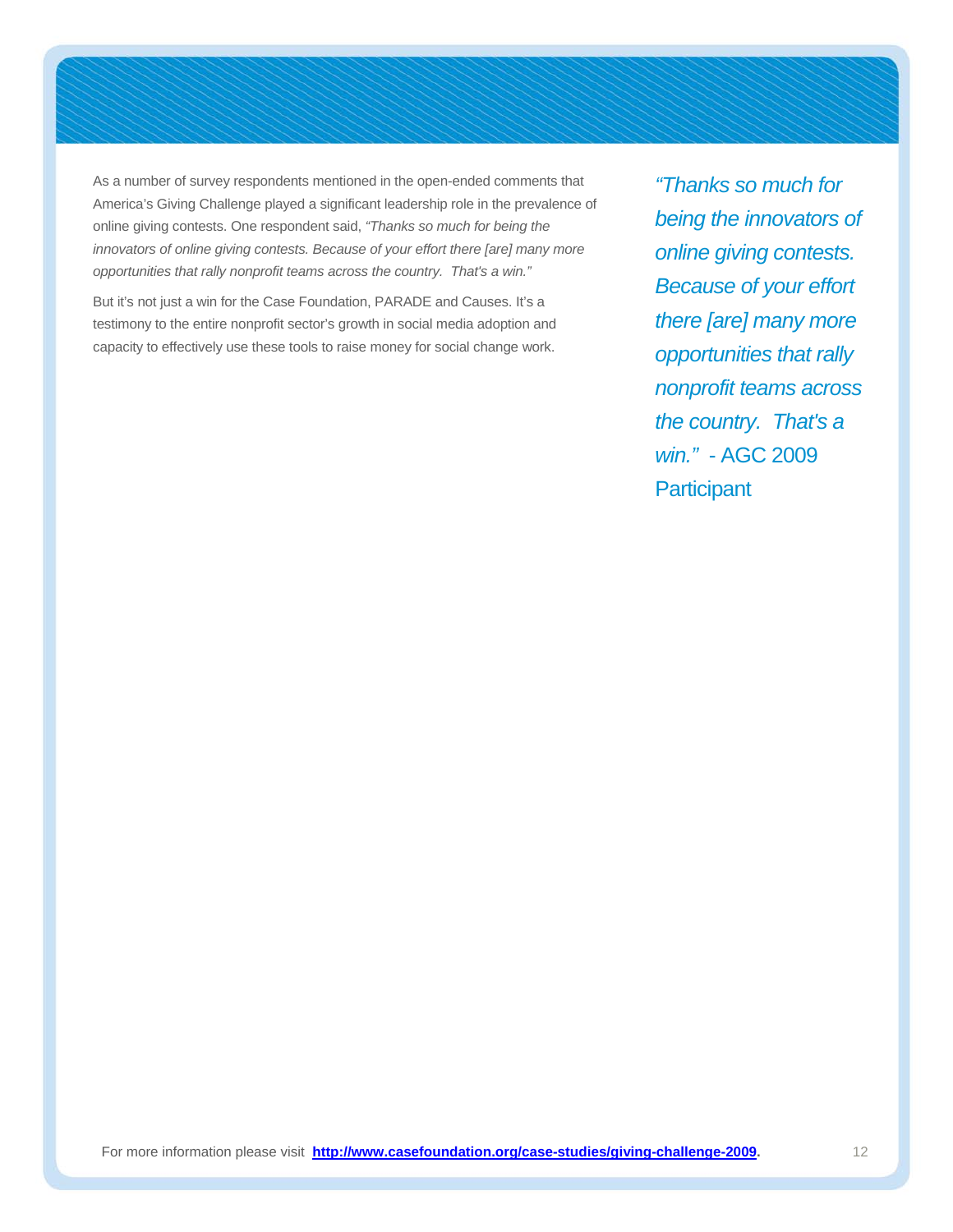### <span id="page-12-0"></span>**AGC Conversational Case Studies Series**

*The following Conversational Case Studies were part of a Case Foundation blog series designed to share information and garner feedback on America's Giving Challenge while the research process was still underway. The posts were published in June of 2010.*

### **Introduction**

*By Beth Kanter* 

[Allison Fine](http://afine2.wordpress.com/) and I have been engaged in the evaluation process for the second the [America's Giving Challenge.](http://www.casefoundation.org/projects/giving-challenge) We used a combination of traditional research methods, including a survey of 720 Challenge Participants in combination with unconventional techniques. To get behind the numbers and leverage the power of social media to ignite conversations and share our findings, we facilitated "Conversational Case Studies" that explore best practices in integrating social media with fundraising campaigns by the America's Giving Challenge (AGC) winners.

We'll begin by exploring how a small organization, **Darius Goes West**, was successful in AGC. We wanted to begin with a small group because one finding from the survey of participants was that people still think that being a small organization is a disadvantage in online contests. Rather than just tell folks it isn't true, we thought we'd show it with an example. We end with questions that we're still wrestling with. In fact, all of the winners from this past AGC were small organizations, meaning organizations with less than \$5m in annual revenues.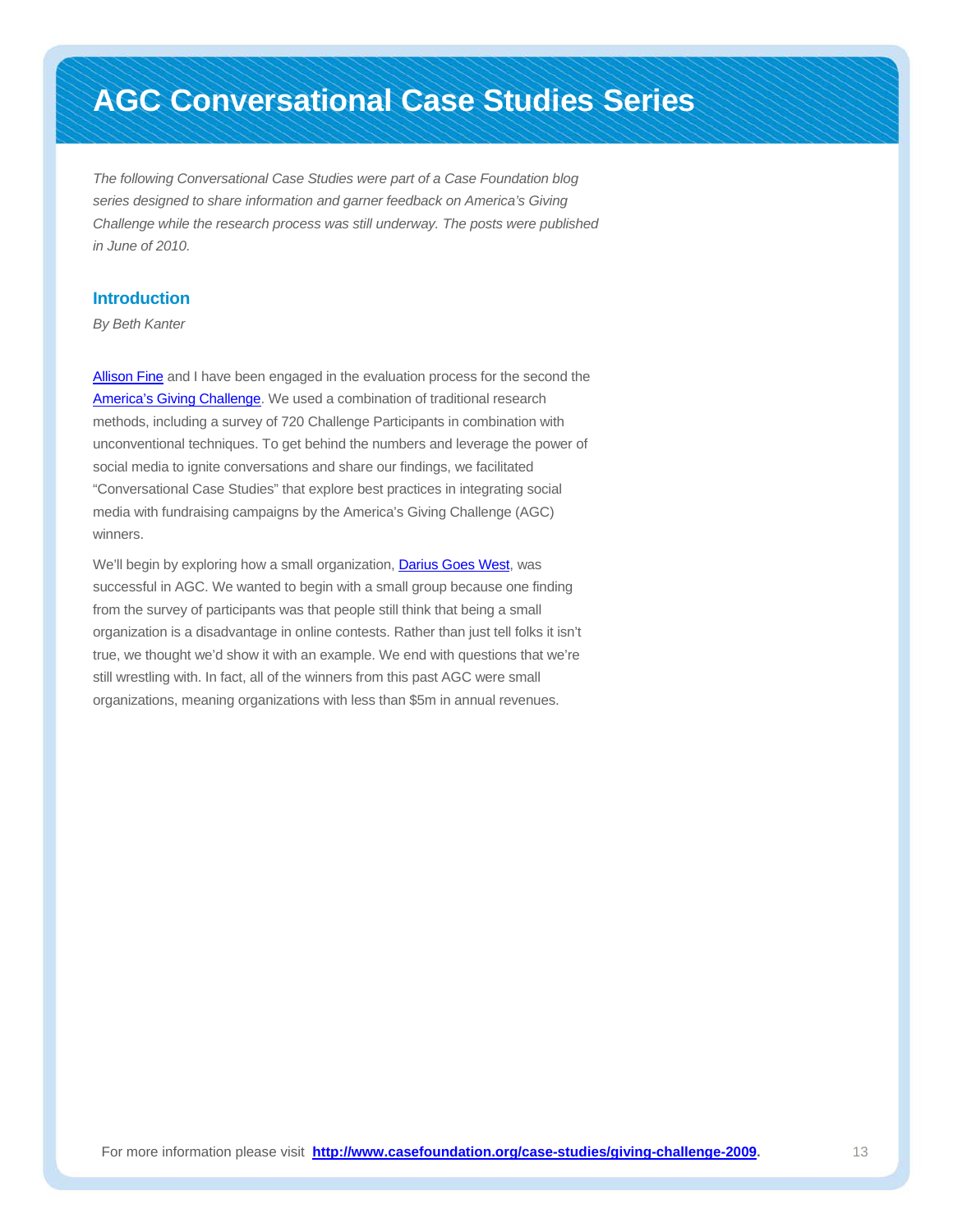### <span id="page-13-0"></span>**Case Study: Darius Goes West**

### **Inspiring fans to share their story with pride and joy**

*By Beth Kanter* 



Logan Smalley is the founder and co-president of the Darius Goes West Foundation, a small nonprofit that raises money to support research of the fatal genetic disease, Duchenne Muscular Dystrophy (DMD). Logan's best friend since age 5 is Darius Weems, a young man living with DMD. Darius's older brother, Mario,

died of the very same disease five years ago. Mario asked Logan to watch over his brother and Logan has done so in a unique and caring way. In 2005, Logan created a feature length documentary calle[d "Darius Goes West"](http://www.dariusgoeswest.org/playitforward/) that followed Darius on a cross-country journey with his 11 best friends to convince MTV to customize Darius's wheelchair on the hit show, Pimp My Ride. Today, the documentary has become a movement. Darius, Logan, and the "film crew," friends and volunteers, are on the road visiting high schools, colleges, and groups of young people across America to tell the story of Darius and raise money for this fatal genetic disease. As Logan says, "The movie is its own story, but we continually update our web site, social networks, and YouTube with the story. That's what has transformed it from a documentary into a movement."

While Darius Goes West is a new and small nonprofit, they are no strangers to using social networks. They have been working on social networks for years. Says Smalley, "We're early adopters because our target audience is high school and college students. You have to go where your audience is and that's where our audience has been hanging out. Social networks are our home turf."

### **It's All Building Relationships: Both Online and Offline**

Darius Goes West finished the America's Giving Challenge in the top ten, winning a \$10,000 prize and raising an additional \$24,459 from 1,633 donations. Logan and Darius were not aware of the America's Giving Challenge until a high school student entered them. Says Logan, "I received a direct message from him on Facebook that said, "I entered us in this fundraising contest. Don't worry, we're going to win. Your crew has got your back."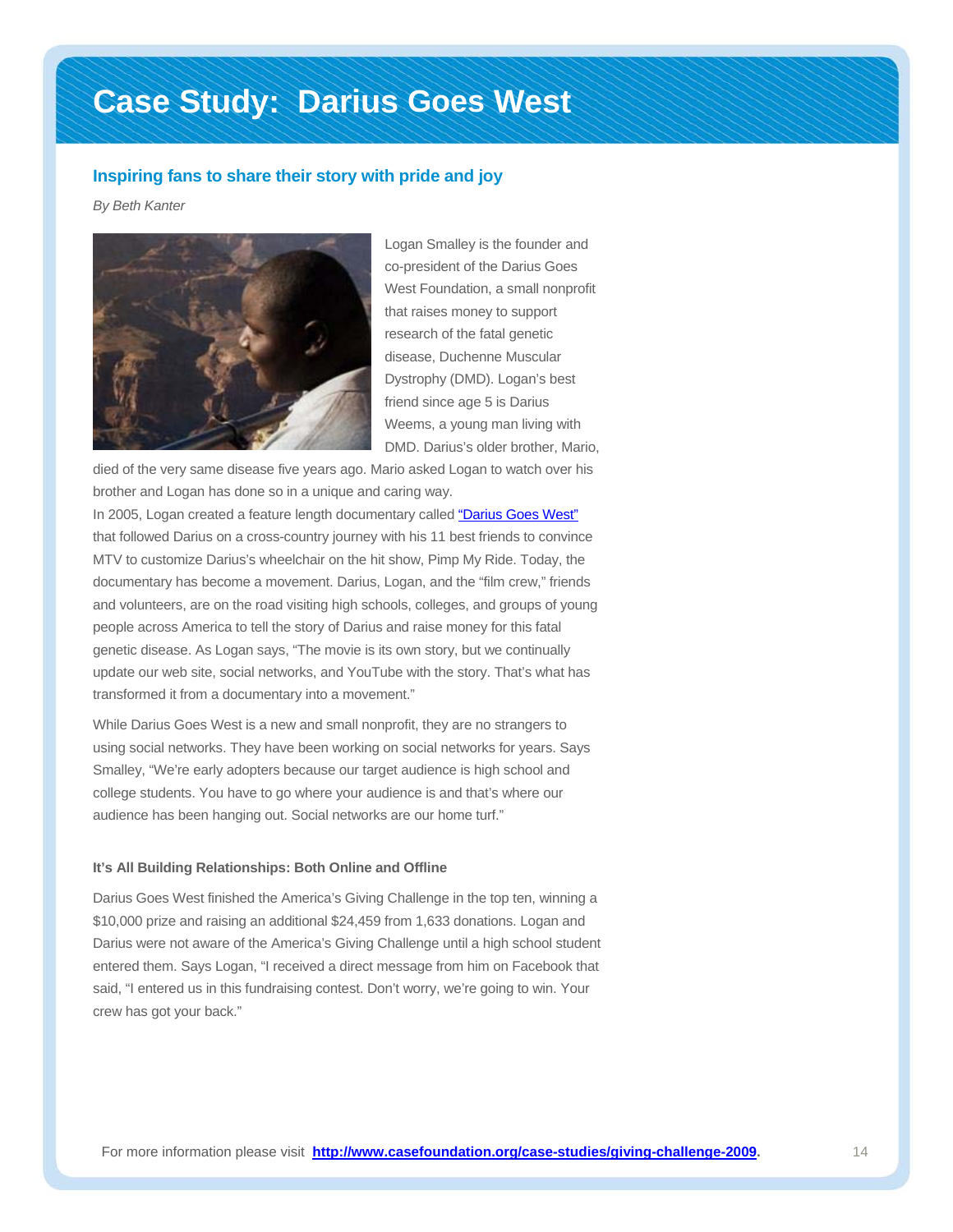Says Smalley:

*"We've met a lot of people over the years both offline and online. We try to keep a personal connection with everyone we meet and who helps us along the way. Relationships are very important. That's how we ended up being entered into the contest and ultimately why we won."* 

It is also a secret to their success today, the constant relationship building both online and offline and the use of personal contacts and solicitations for activities like the Giving Challenge.

### **Use of Engaging Storytelling That Is Funny, Compelling, and Short**

Darius Goes West has assembled a large collection of photos and video clips of almost every school site they've connected with over the past five years and drew from that rich repository to create custom fundraising solicitation videos. Smalley says, "For example, we reached out to folks in Oregon County asking for donations and support for the America's Giving Contest. We used photos and video clips we had taken on previous visits."

They took advantage of all the **YouTube Nonprofit Program's** special features like embedded pop up links for voting, but Smalley credits their use of "dramatic cliff hangers" about their progress in the contest as well as Darius's unique brand of humor as keys to inspiring their network to take action.

Darius created an alter ego on video especially for the Giving Challenge and shared it on YouTube. His alter ego was someone well known to Darius Goes West Fans – John Madden. Says Smalley, "Our target audience is wild about John Madden video game, so Darius's endearing imitation really resonated." They created a series of videos updating their networks where they were in the contest and what they needed to win.

Smalley says that engaging storytelling, humor, and brevity are the keys to success with YouTube. Says Smalley, "We used Facebook and email to promote the contest, but it gets dry unless you use video and our audience likes the drama of that medium." Smalley said that their team watched the leader board like hawks. This was important so they could put a specific call to action embedded in their video solicitations. "We asked for a specific number of donations and used an embedded link for people to go right to the donation page."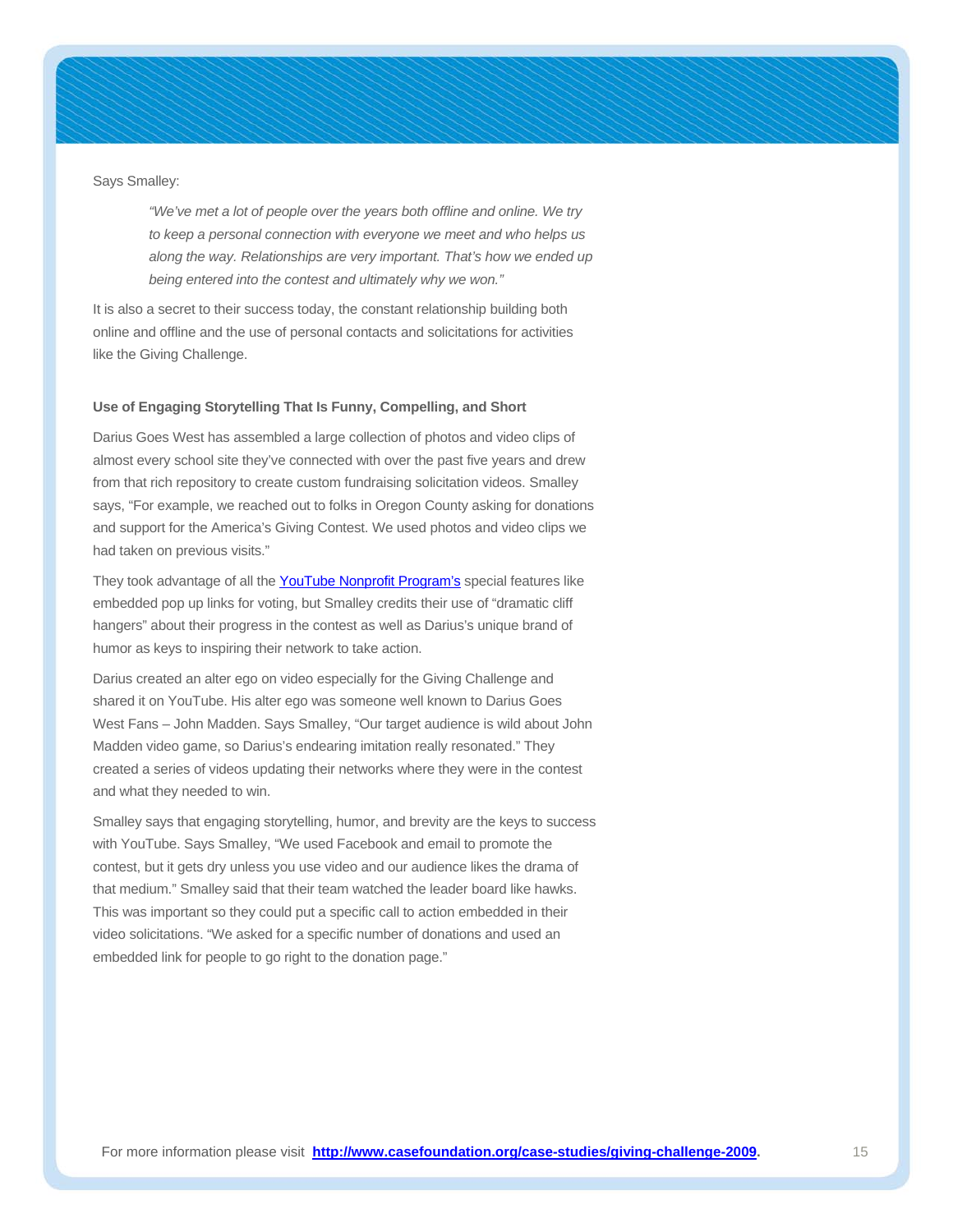### **Say Thank You and Celebrate Success**

Smalley says every point of contact with your followers can't be an ask for something. Thanking people is essential for keeping one's network engaged. Smalley said, "Not only that you appreciated your network for what they did for you during the contest, but it helps maintain the relationship so the next time around, your network will be there for you."

Smalley doesn't look at contests as a one-time ask, but part of a continuum of social networking activities that involves empowering people in their network who know and love their story to share it with others. Says Smalley, "You have to stimulate an emotional incentive for people – so they feel a sense of pride and joy when they forward your organization's story to their friends."

Darius Goes West went on to participate in several subsequent contests, perfecting the techniques they used in the America's Giving Challenge. For example, they were winner of the Chase Community Giving contest. Says Smalley, "The America's Giving Challenge helped us reach new people, expanding our network, and motivated us to reconnect with people we hadn't touched based with for a while." Smalley says one of the benefits of these contests to small nonprofits is that they can be great catalyst to build your supporters network and catalyze them to action.

### **Discussion Questions:**

- Whether you're participating in an online contest or implementing a fundraising campaign using social networks, you've got to engage your fans and make it easy for them to share your organization's story with pride and joy. What techniques are you using?
- How have you used social media to personalize your interactions with potential supporters?
- If you are with a small organization, how have you used social media successfully without a big marketing budget?
- How can we put to rest the assumption that large organizations have an automatic advantage using social media?

*Please visit [http://www.casefoundation.org/blog/AGC-Conversational-Case-](http://www.casefoundation.org/blog/AGC-Conversational-Case-Studies-Darius-Goes-West)[Studies-Darius-Goes-West t](http://www.casefoundation.org/blog/AGC-Conversational-Case-Studies-Darius-Goes-West)o view all the comments associated with this post.*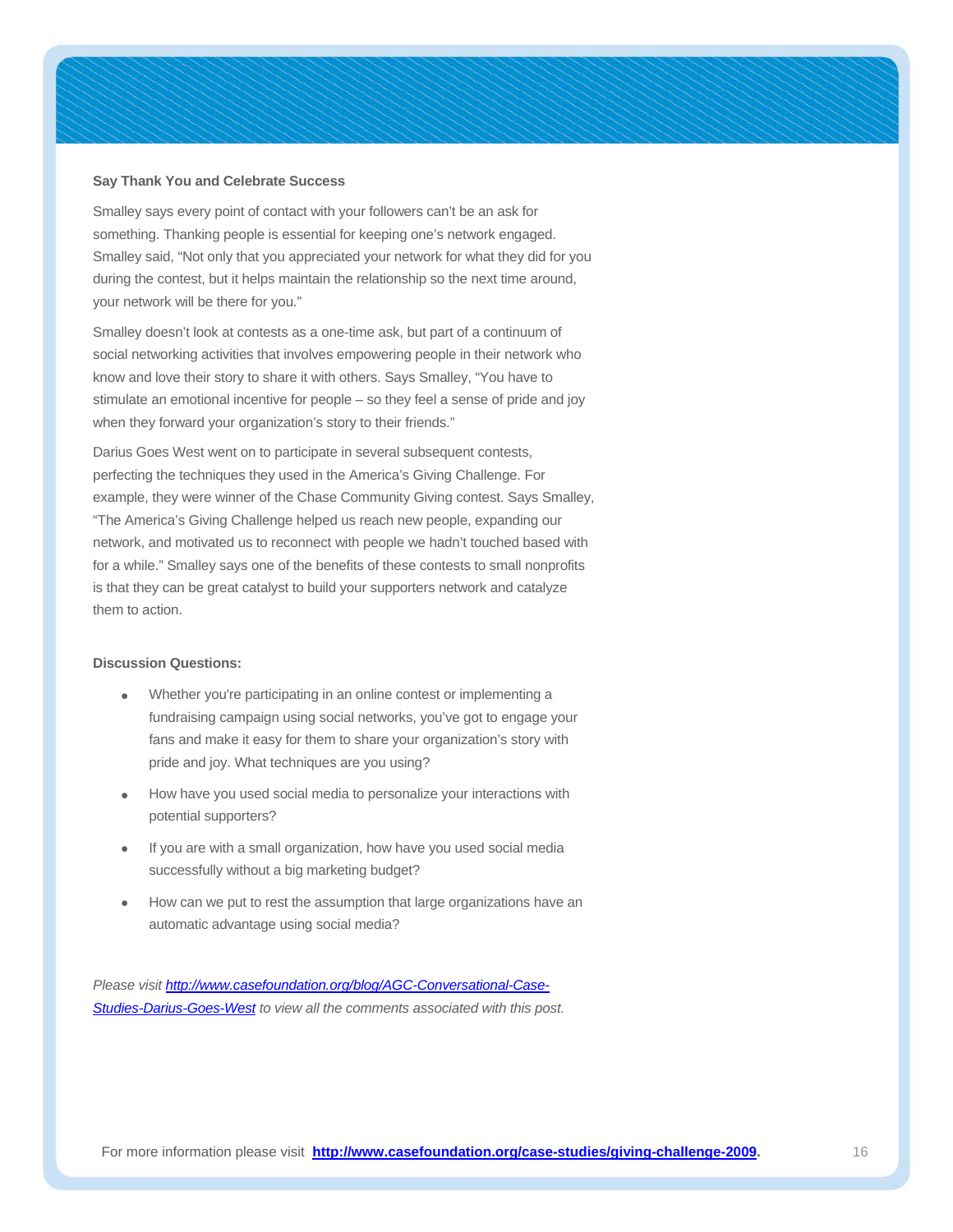## <span id="page-16-0"></span>**Case Study: Students for Free Tibet**

### **A mindful social media strategy for campaigns or contests**

*By Beth Kanter* 



Allison Fine and I have been working on an evaluation of the second America's Giving [Challenge.](http://www.casefoundation.org/projects/giving-challenge) As part of the process, we are facilitating "Conversational [Case Studies"](http://www.casefoundation.org/blog/by_tag/AGC2) that explore some of the themes that have surfaced from surveys.

This post explores how a small

nonprofit, **Students for a Free Tibet (SFT)**, a contest winner in the first and second America's Giving Challenges, is using social media effectively. SFT carefully vets contest participation to ensure it will be worth their time and energy as well as ensuring that the contest strategically aligns with their goals. They also understand how to avoid donor fatigue, the potential downside to online contests.

### **Friendraising and Fundraising on Social Networks**

Melanie Raoul is a passionate millennial who knows what it means to put her life on the line for a cause. In 2007, she was one of six activists detained by the Chinese government after [adding the words "Free Tibet 2008" to an Olympic banner](http://www.cbc.ca/canada/british-columbia/story/2007/08/07/tibet-banner.html) and unfurling it on the Great Wall of China. She was [freed several days later,](http://www.cbc.ca/canada/british-columbia/story/2007/08/09/bc-protesters.html) but her personal act of protest was the official beginning of a [one-year countdown of](http://blog.studentsforafreetibet.org/category/campaigns/beijing-olympics-2008/)  [protests to the 2008 Olympics](http://blog.studentsforafreetibet.org/category/campaigns/beijing-olympics-2008/) organized by her organization, Students for a Free Tibet.

It was the dramatic backdrop of this campaign that Melanie Raoul entered her organization in the first America's Giving Challenge in 2007-2008. It was also their first experiment with Facebook [Causes](http://www.causes.com/) for fundraising, and they raised \$89,914 [from 3,672 donors](http://www.casefoundation.org/pressroom/releases/giving-challenges-inspire-80000-people-give) and captured \$25,000 in prize money.

Says Raoul, "The Olympics Campaign catalyzed our movement with an unstoppable sense of unity for a free Tibet. It empowered [us] to enter the first America's Giving [Challenge] using a pull-all-the-stops campaign, which also helped us grow our network."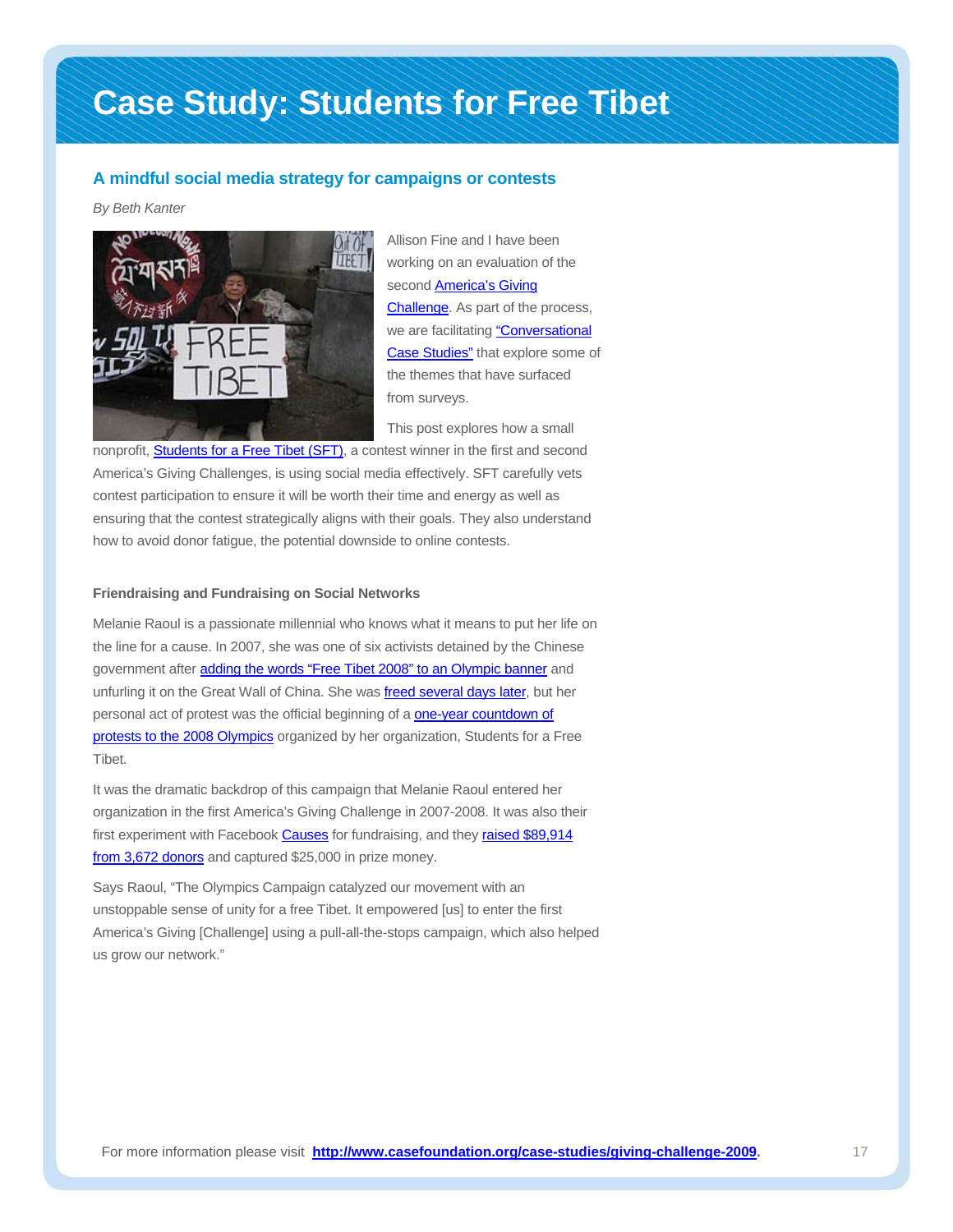#### **Entering Contests is a Strategic Decision**

When the Case Foundation announced a second America's Giving Challenge in 2009, Students for a Free Tibet carefully vetted the opportunity. Raoul says, ["Online](http://geofflivingston.com/2010/05/10/can-the-contest-craze-sustain-itself/)  [contests can take a lot o](http://geofflivingston.com/2010/05/10/can-the-contest-craze-sustain-itself/)ut of your volunteers, members, and staff. We don't enter every contest that comes along. We pick one per year."

They determine whether the contest has value by asking:

- Do we have the bandwidth?
- Do we have enough members who will volunteer to reach out to their friends and family?
- Will our participation in the contest help us grow our network of people who we can educate and engage about political freedom in Tibet after the contest is over?
- How does the contest fit in our overall fundraising plan for the year?

A big concern for SFT was how the contest could fit into their annual fundraising calendar. The November timeline meant it was nestled in between two of their most intense fundraising campaigns. Says, Raoul, "We decided to run a smaller, shorter, and a more focused contest campaign with a goal of recruiting new people by engaging our most passionate volunteers."

They also consider the long-term value. Says Raoul, "Our participation in the first Challenge helped us attract 50,000 new members both during and after the contest. Raoul notes that during the six months following the second America's Giving Challenge, they added another 25,000 members to their Cause. Raoul says there has been an uptick of members using the Birthday Wish campaign bringing in almost \$1,000 per month. She notes, "This activity happens without any additional effort from us."

### **Avoiding Donor Fatigue**

Students for a Free Tibet understood well that a successful social media campaign has a call to action to achieve its goals, but not so much frequency to create donor [fatigue.](http://www.socialedge.org/discussions/funding/issue-fatigue-2013-fighting-for-attention-and-funds-in-an-aware-world-1) Based on their experience with their member recruitment and online activism campaigns, SFT knew they could not ask supporters to donate every day during the month-long America's Giving Challenge. She said, "While the contest rules permitted daily donations and there were opportunities for daily prizes, if we asked people everyday, their passion for our cause would evaporate."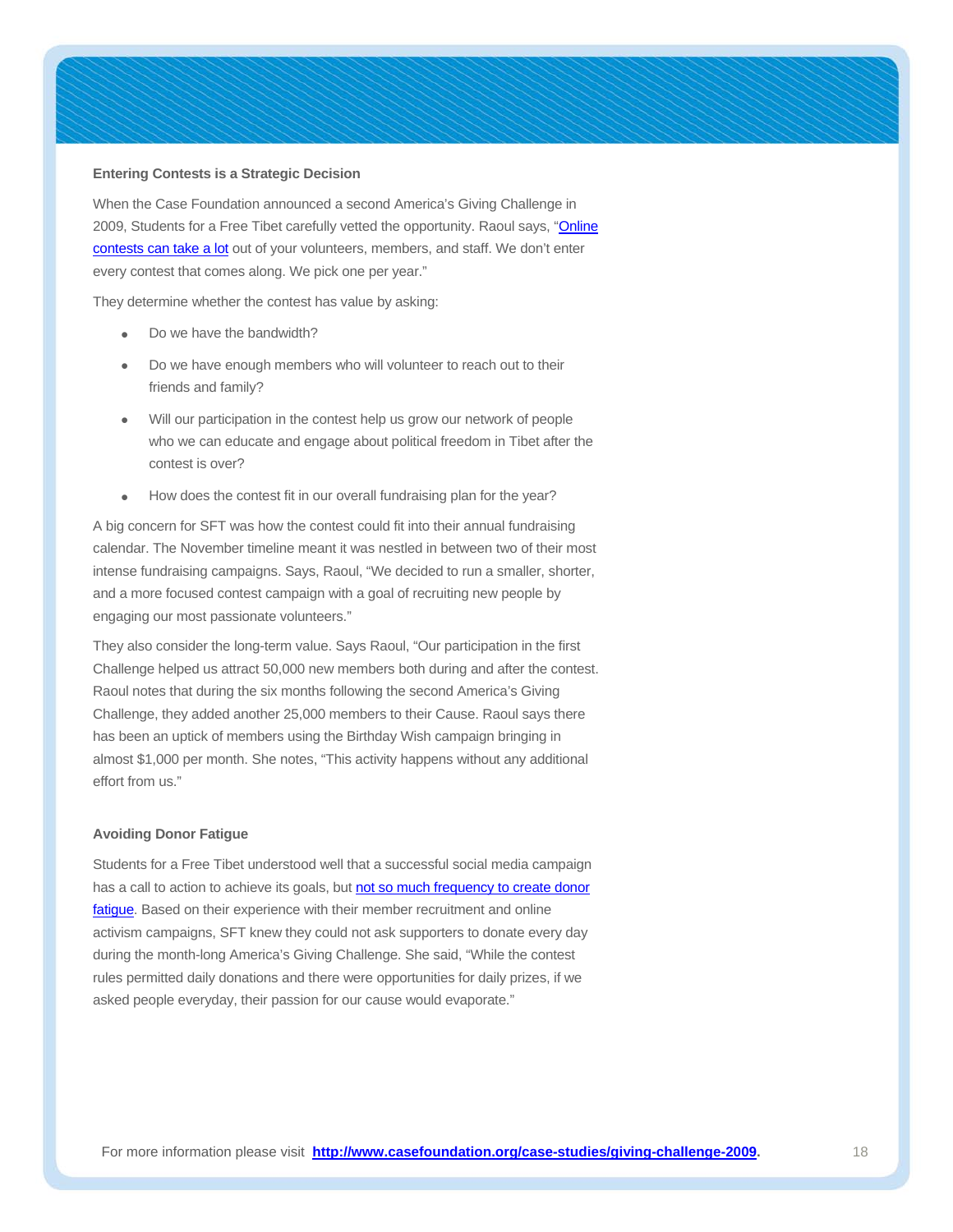Raoul says they entered the contest painfully aware of the recession and the impact it might have on people's giving - another reason why they limited the number of times they asked for donations. They also understood that every contact with their donors should not be an ask for money. Raoul says, "The long term benefits of adding new members to our cause are only worth if we are continually creating ways to engage these new members and bring them closer to our cause once the contest is over."

#### **Meet Members At Their Interest Level With Compelling Content**

Students for a Free Tibet understands that not everyone who joins their Facebook Cause has the same level of interest or knowledge about their work. Raoul says, "People join our Cause on Facebook for many different reasons, and we have different levels of interest in our movement. This means we have different calls to action from simply sharing information, get them to take action online, participate in events offline, or simply educate them."

Compelling calls to action work better than begging for money. "We avoided a 'give us money to win a contest' message," says Raoul. Similar to **Darius Goes West**, gripping personal stories and creative approaches are must.

### **Conclusion**

Raoul sums up their best practices:

*"At the end of the day, if you meet people where they are at – educate them, move them to take action, and cultivate them as donors, the more likely it is they'll invest in your organization when you do ask for money. "* 

With the explosion of online contests available to nonprofits, how does your nonprofit vet opportunities to participate?

If an online contest has brought you new members and supporters, how do you continue to build your connection to them once the contest is over?

#### Resources:

- **[Eight Tips for A Successful Cause Campaign](http://mashable.com/2010/05/10/social-cause-campaign/)**
- [Can the Contest Craze Be Sustained?](http://geofflivingston.com/2010/05/10/can-the-contest-craze-sustain-itself/)
- Online Contests: [What do your donors think?](http://achieveguidance.com/page/may2010)

*Please visit [http://www.casefoundation.org/blog/agc-conversational-case-studies](http://www.casefoundation.org/blog/agc-conversational-case-studies-students-for-a-free-tibet)[students-for-a-free-tibet t](http://www.casefoundation.org/blog/agc-conversational-case-studies-students-for-a-free-tibet)o view all the comments associated with this post.*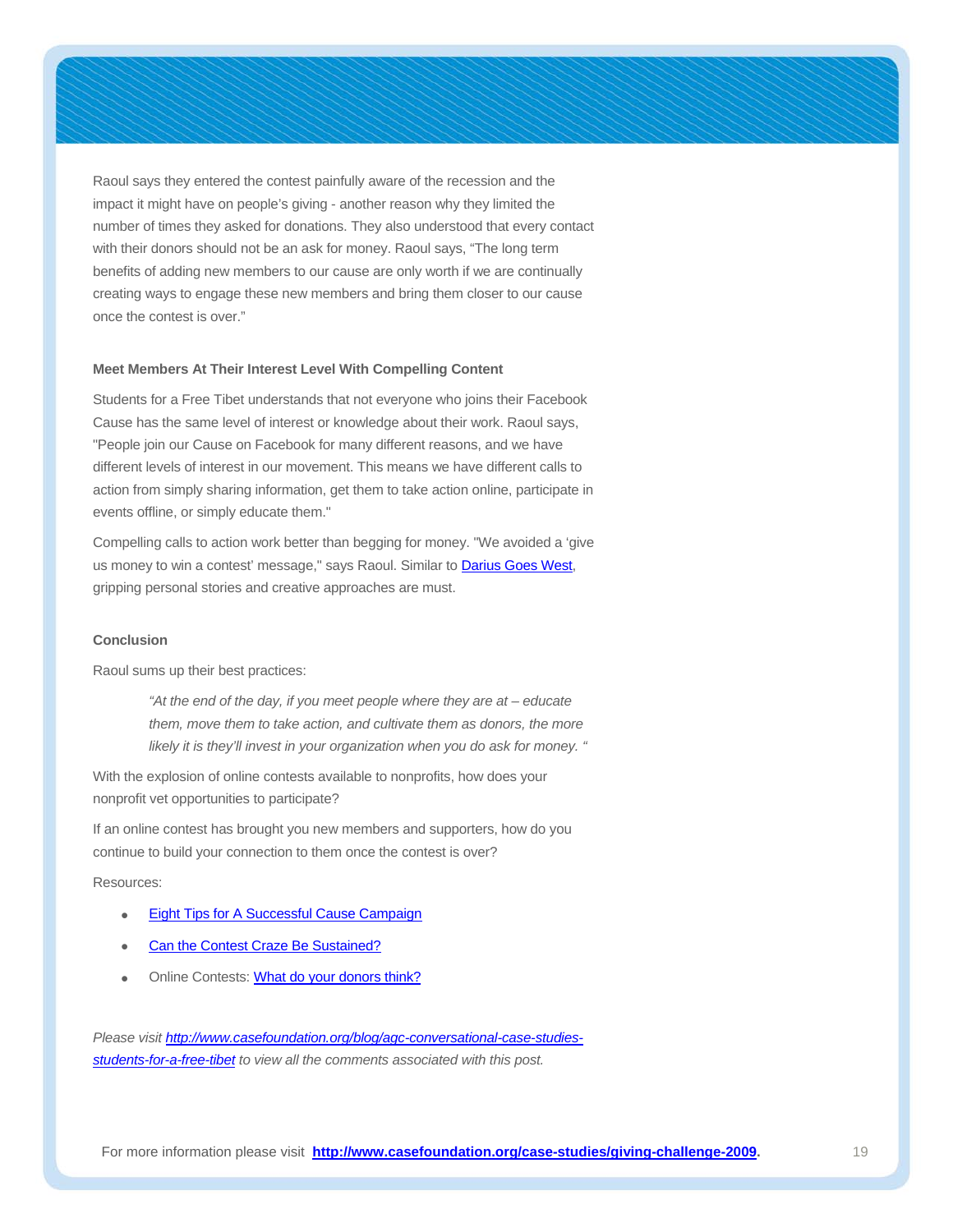## <span id="page-19-0"></span>**Case Study: A special sauce for contest success**

### *By Allison Fine*



For this third and final Conversational Case Study on America's Giving Challenge from [Beth Kanter a](http://www.bethkanter.org/)nd I, we wil pose a question rather than answer one: Is there a "special sauce" for successful participation in online fundraising contests?

Any good sauce is always a combination of ingredients, never just one thing. So is successful social fundraising. Based on our assessment and review of winning efforts in other contests, it seems clear that some of the key ingredients include:

### **Personal Appeals**

People naturally respond more frequently to personal appeals from family and friends. Personal solicitations to existing donors and friends through multiple channels were rated as the most effective methods for fundraising by Challenge participants. Thirty-five percent rated messaging to friends through Facebook as most effective; 32 percent rated personal email to friends, family and colleagues as effective or most effective; and 25% rated email to existing organizational donor base as effective or most effective.

### **Thankfulness**

Many of the winners cited the importance of thanking donors profusely throughout the contest[. Food for People](http://www.foodforpeople.org/) not only made personal appeals to their donors but also went to great effort thanking their donors knowing that a well-thanked donor is likely to help solicit their own friends for the cause.

#### **Transparency**

Creating public spaces to share information about who is doing what is also a very effective strategy. The **Overseas China Education Fund** maintained and shared a wiki about who was asked to do what.

### **Spreading Out the Work**

One of the most powerful attributes of social media is the ability of large numbers of people to coordinate their actions as part of a larger event. This type of grassroots activism can be enormously effective for contests or any type of cause-based movement.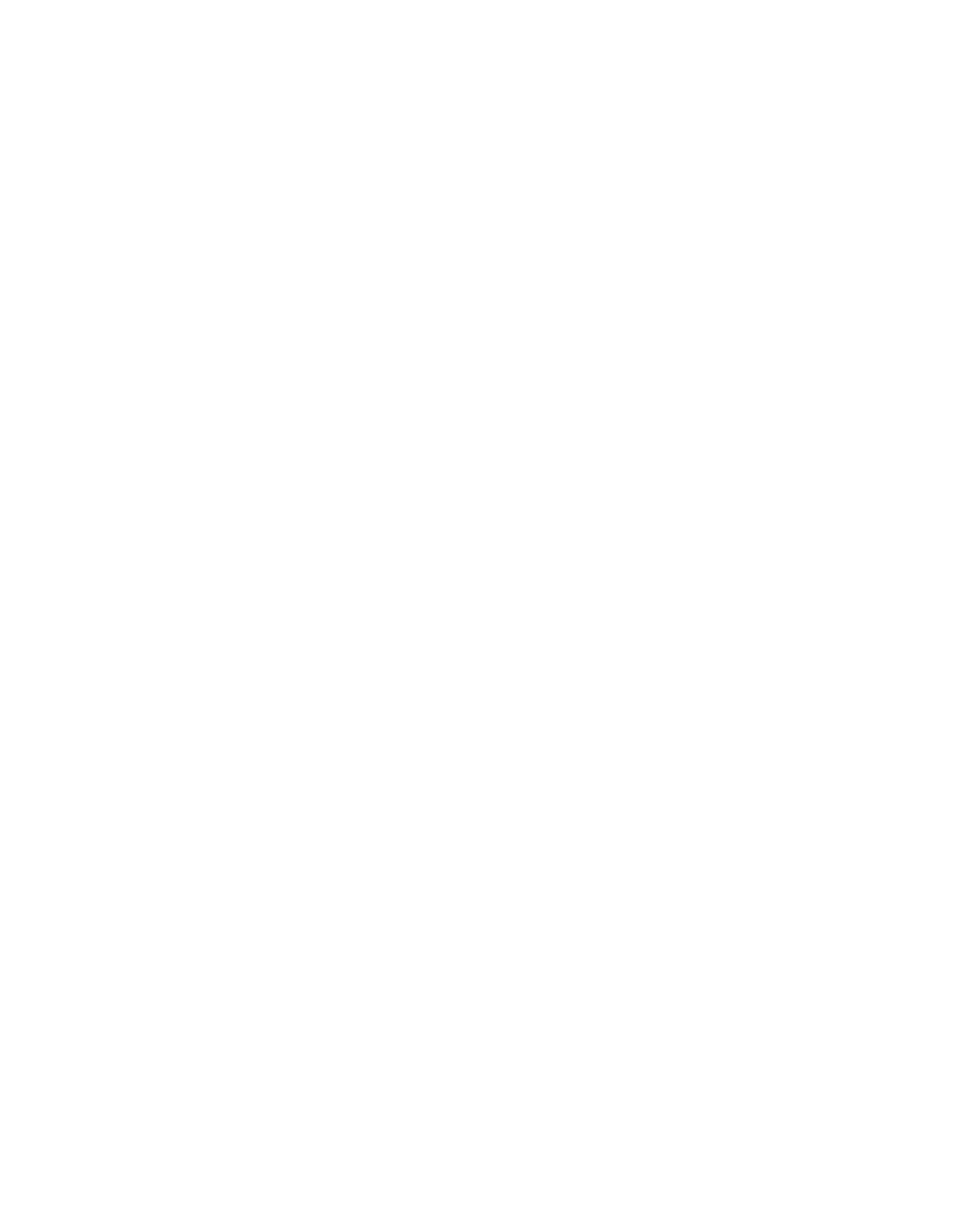# <span id="page-21-0"></span>**Case Study: Reflections**

### *By Allison Fine*



The past several weeks, we shared what we had learned about the second round of America's Giving Challenge, and in return you told us your thoughts about the findings and the Challenge. This is exactly what we envisioned for these "Conversational Case Studies."

Thanks to everyone who participated! This last post summarizes some themes and insights we gleaned from the conversation.

The **first post** was about a small organization, **Darius Goes West**, that was a Giving Challenge winner because of relationship building the organization had done prior to the Challenge - a great story combined with smart and funny storytelling, primarily by video, and heartfelt thanking of volunteers and celebrations of their success.

The **second post** focused on **Students for a Free Tibet**. They ended up a winner in both the first and second rounds of the Challenge. That post explored their formula for success, which included a combination of social media savvy and careful vetting of their participation in this contest to assure the contest aligned with their strategic goals.

For the third post, we asked a question: *Is there a special sauce for winning contests?* Based on our analysis of the survey data of participants and the two previous case studies, we proffered that the special sauce might include:

- personal appeals
- thankfulness
- transparency
- spreading out the work
- the use of video storytelling, and
- on-land activities.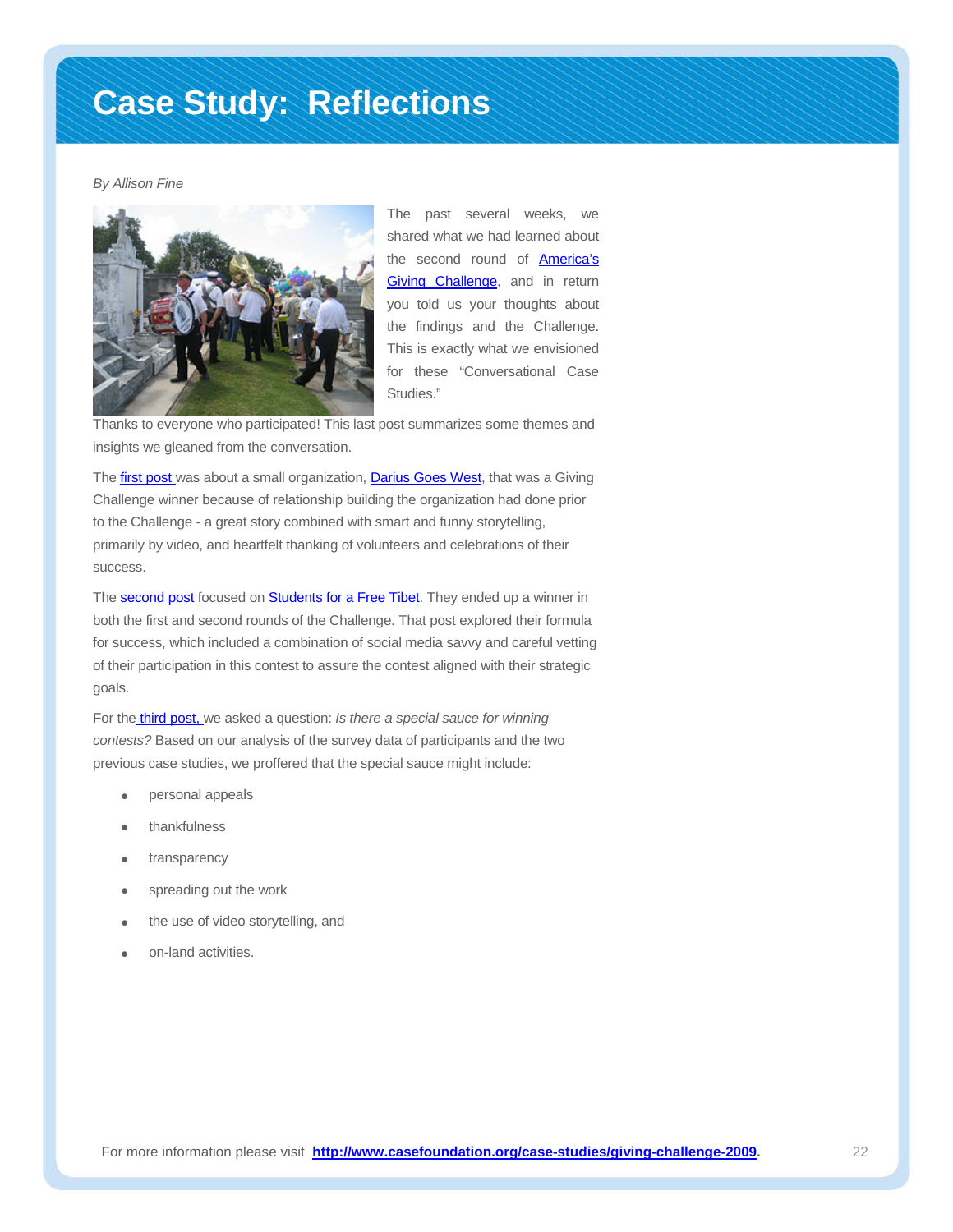The first post, Darius Goes West, had the liveliest conversation in the comments, twenty-four of them in total! Our summary of the conversation that ensued on this blog, on our own blogs, and on Twitter is outlined below. Those conversations clustered around five themes:

- 1. the advantages to small organizations in online contests
- 2. the need to have joyous funerals by understanding and appreciating failures
- 3. the importance of relationship building
- 4. the intersection of community organizing and online fundraising, and
- 5. how to decide whether to participate in a contest.

And we were also privileged to receive one great idea discussed below. So, what did we discuss and learn together?

### **The Advantages of Being Small**

Commenters weighed in on the question of what made smaller organizations successful in online contests. Stacey Monk, the co-founder of Epic Change, provided a comprehensive list of the reasons that smaller organizations are successful in online contests that we summarize here:

- **Proximity to Personality.** People connect to people much more easily than they connect to organizations.
- **Necessity.** What we do have is social media so we focus our resources & creativity there. Since social media is our primary channel, we have no other option but to make it good.
- **Risk Tolerance.** Small, upstart organizations might be a bit more comfortable with experimentation than larger organizations. Large organizations may feel a misstep could tarnish their brand somehow. Small organizations know mistakes are just part of the learning process, and it's great to do them early & often.
- **Rapid Adaptation.** Small organizations don't have layers of bureaucracy and approvals. If we have a strategy that's not working, we move to another one in a matter of minutes. We don't have to raise it up the chain of command for approval.
- **Authenticity.** Large organizations have a tendency to over-polish their social media efforts & they lose their humanity. That's not the case in Darius' videos. You know he's a real guy. The mistakes are edited in - not out which may be precisely the opposite of what a larger nonprofit might do. In social media, authenticity always wins. Authenticity requires imperfection.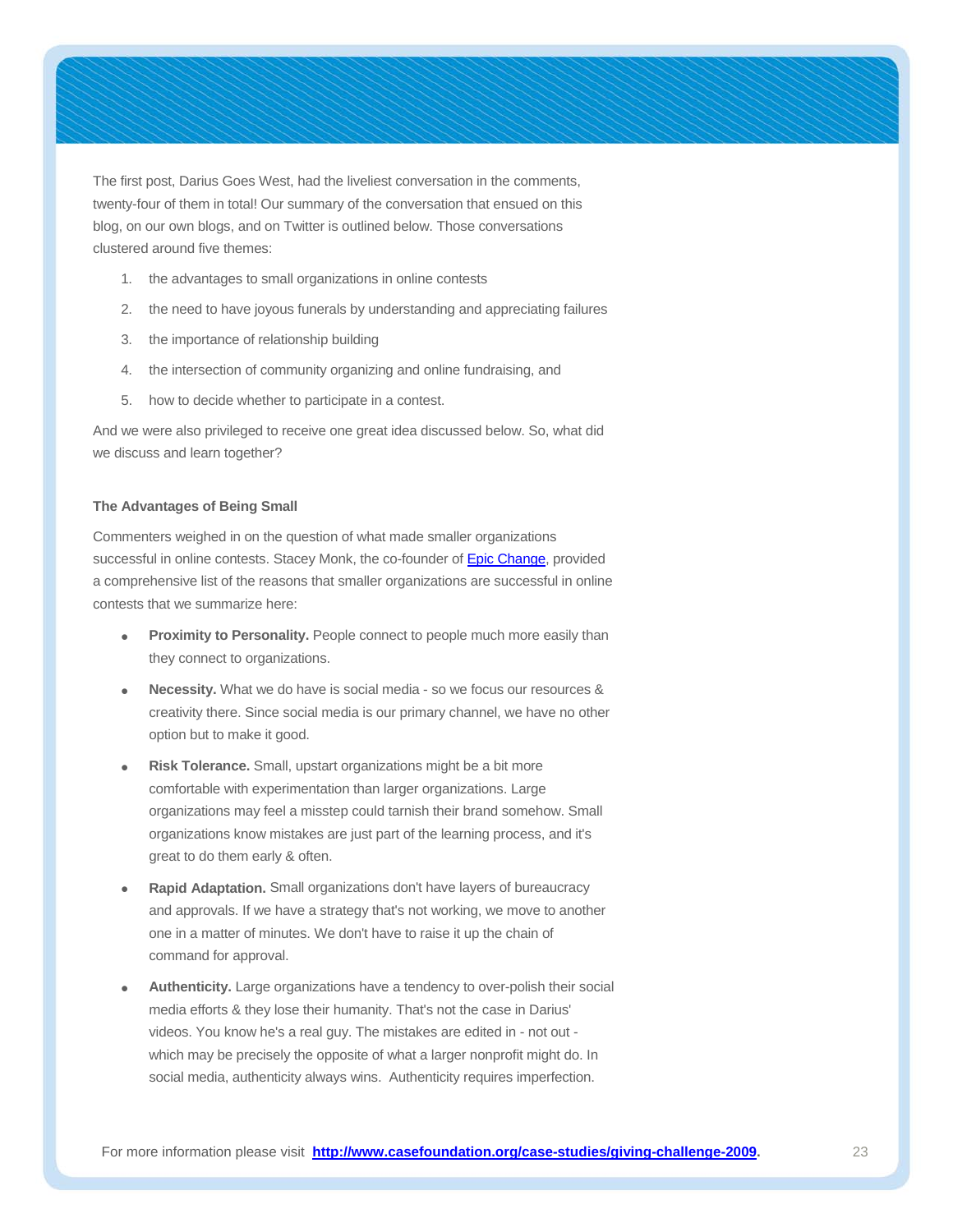Holly Ross of NTEN wrote that small organizations can ably use social media to their benefit, however it comes with a steep cost for some: time.

Donna Arriaga summed up the benefits of smallness with this thought:

*"I think a factor which may give smaller organizations a foot forward in social media is their malleability and capacity for adjusting swiftly to change."* 

### **Joyful Funerals**

Mom's Rising, an organization that is an expert in social media for social change, once shared the secret to their success: failure. In the video at the end of this post, Ashley Boyd explains how they give ideas or tactics that didn't work "a joyful funeral" and from that much learning and insight comes.

Brian Reich pressed us to study failure as well as success to learn about how and why these contests work.

Beth responded in the comments (the reason that we called these posts Conversational!) that the issue of why groups didn't do well had come up during the two assessments we've done of the Giving Challenge. She boiled them down into three categories: capacity to devote planning and implementation time to the contest, the lack of an existing and engaged network on Facebook coupled with a lack of personalized or compelling conversation starters, and a good vetting process for choosing which contests suit particular organizations.

### **Importance of Relationship Building Early**

A pattern evident among the winners was the importance of relationship building prior to the contest. Allison Jones wrote:

> *"Something else that stands out to me is the amount of work put in long before the American Giving Challenge started. They seemed to have built up quite a following on and offline beforehand which makes me wonder if these online contests are only good for organizations that already have an online presence (I've heard the argument that these competitions can get nonprofits more interested in social media and refining their online strategy, but I'm not so sure this is the case for truly beginners)."*

Regarding Darius specifically, Debra Askanase observed:

*"What struck me as critical was the year of cross-country relationshipbuilding that gave the organization the broad base of support to call upon to win an online challenge. AND that they understand how to capitalize on those relationships through meaningful, continuous engagements."*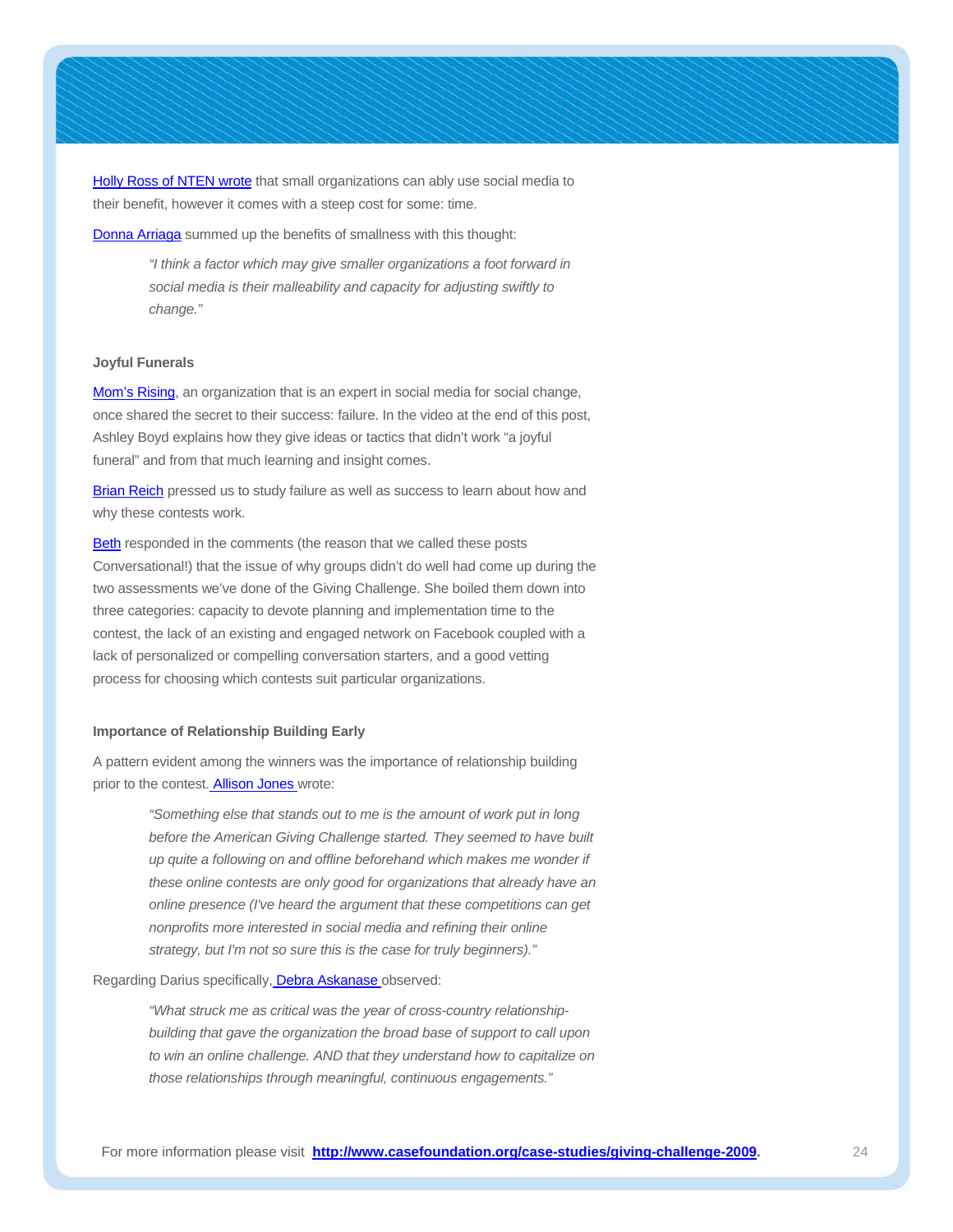### **Grassroots Organizing is Key**

At the heart of all of these contests is the need for participants to act like grassroots organizers. An irony of life in the connected age is that success involves the same skill set that have made neighborhood organizers successful for years. Debra Askanase has a great post here on the intersection between social media fundraising and community organizing.

### Maria Baldauf wrote:

*"The key in all of this is that people don't want to feel like their money just disappears somewhere in cyber space. They want to feel like whatever amount they are able to give has meaning, makes an impact or improves the world in some way."* 

### Susan Gordon of **Causes** wrote:

*"My advice is to think about who your hard-core supporters are, think about what campaigns or stories they would most want to spread to their friends, and produce a grassroots campaign strategy that empowers those people to spread those stories. These lessons are true for challenges/contests but they are also true for any fundraising campaign, petition, or membership drive you're doing on any social media platform."* 

#### **Strategic Contest Decision Making**

The second blog post on Students for a Free Tibet focused on their strategic decision making in regards to participating in the contest. Beth rolled comments about that story into a post about the **potential return on investment** for contests. To summarize, contest participants need to think about:

- Whether and how the contest aligns with their values, mission and goals.
- Are there benefits beyond money for the participant? Specifically, will participation be meaningful, fun or engaging for their community?
- Whether one has a realistic change of being successful in the contest.
- Will the contest provide any long term benefits?
- Will participation add to or detract from potential donor fatigue?
- Will the contest build our social capital with our network or expend it?